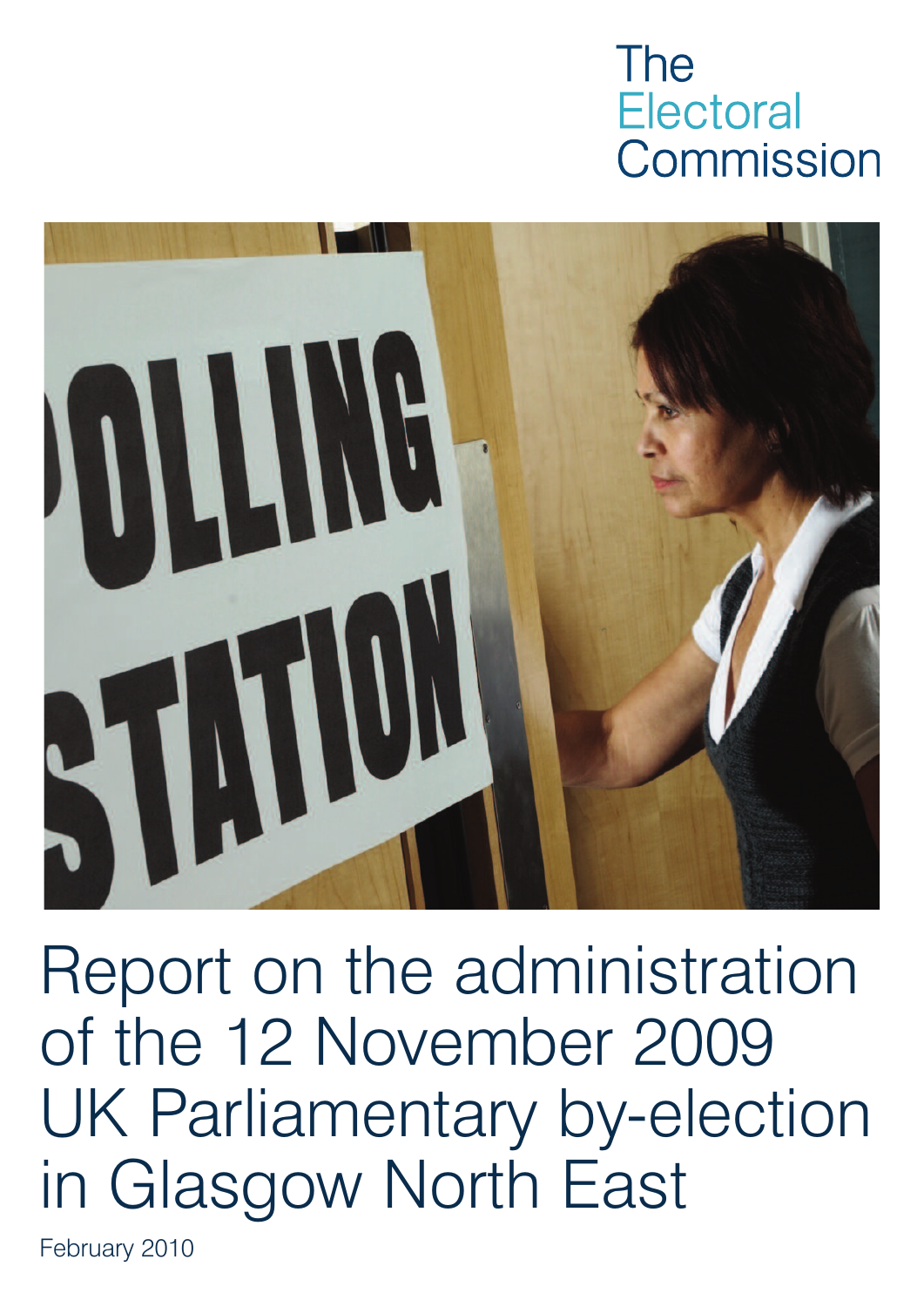### Translations and other formats

For information on obtaining this publication in another language or in a large-print or Braille version, please contact the Electoral Commission:

Tel: 020 7271 0500 Email: publications@electoralcommission.org.uk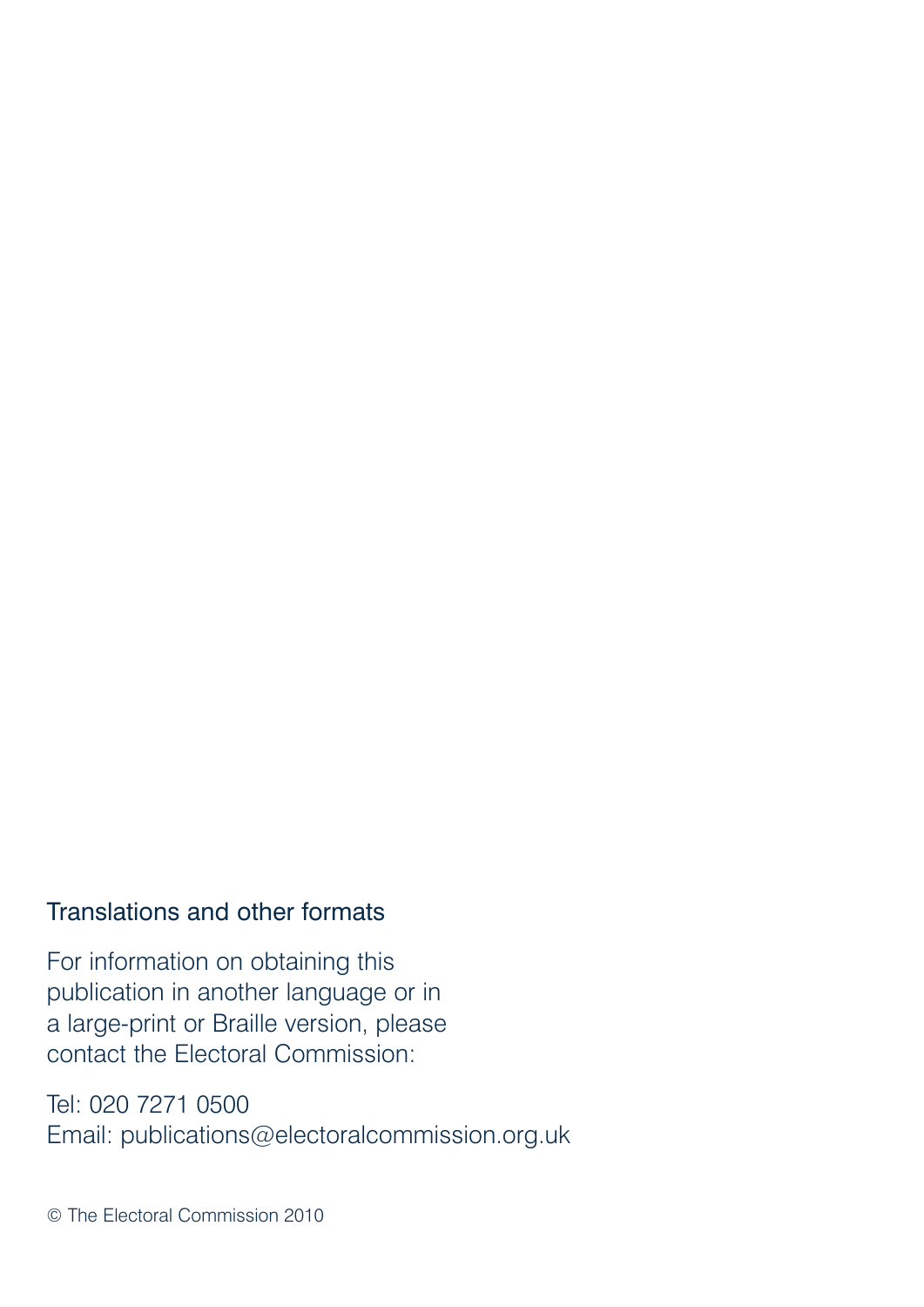## **Contents**

|   | Summary and recommendations<br>Key facts<br>Recommendations and conclusions                                                         | 1<br>$\mathbf{1}$<br>$\mathbf 1$      |
|---|-------------------------------------------------------------------------------------------------------------------------------------|---------------------------------------|
| 1 | Introduction<br><b>About the Electoral Commission</b><br>About this report                                                          | 4<br>$\overline{4}$<br>$\overline{4}$ |
| 2 | Context                                                                                                                             | 5                                     |
| 3 | Preparations<br>The procedure for UK Parliamentary by-elections<br>Election planning                                                | 6<br>$\,6$<br>9                       |
| 4 | Electoral registration                                                                                                              | 11                                    |
| 5 | Candidates, agents and political parties<br>Nominations<br><b>Briefing meetings</b><br>Publication of candidates' home addresses    | 13<br>13<br>13<br>14                  |
| 6 | Absent voting<br>Absent voting applications<br>Returned and rejected postal voting statements<br>Timing of postal vote openings     | 15<br>15<br>16<br>17                  |
| 7 | Voting in polling stations<br><b>Electoral integrity</b>                                                                            | 18<br>18                              |
| 8 | The count<br>Postal votes at the count<br>Verification of ballot papers<br>Counting the votes<br>Information in the count centre    | 19<br>19<br>19<br>20<br>20            |
|   | Appendices<br>Appendix A – The electoral timetable<br>Appendix B - Result of the Glasgow North East UK<br>Parliamentary by-election | 22<br>23                              |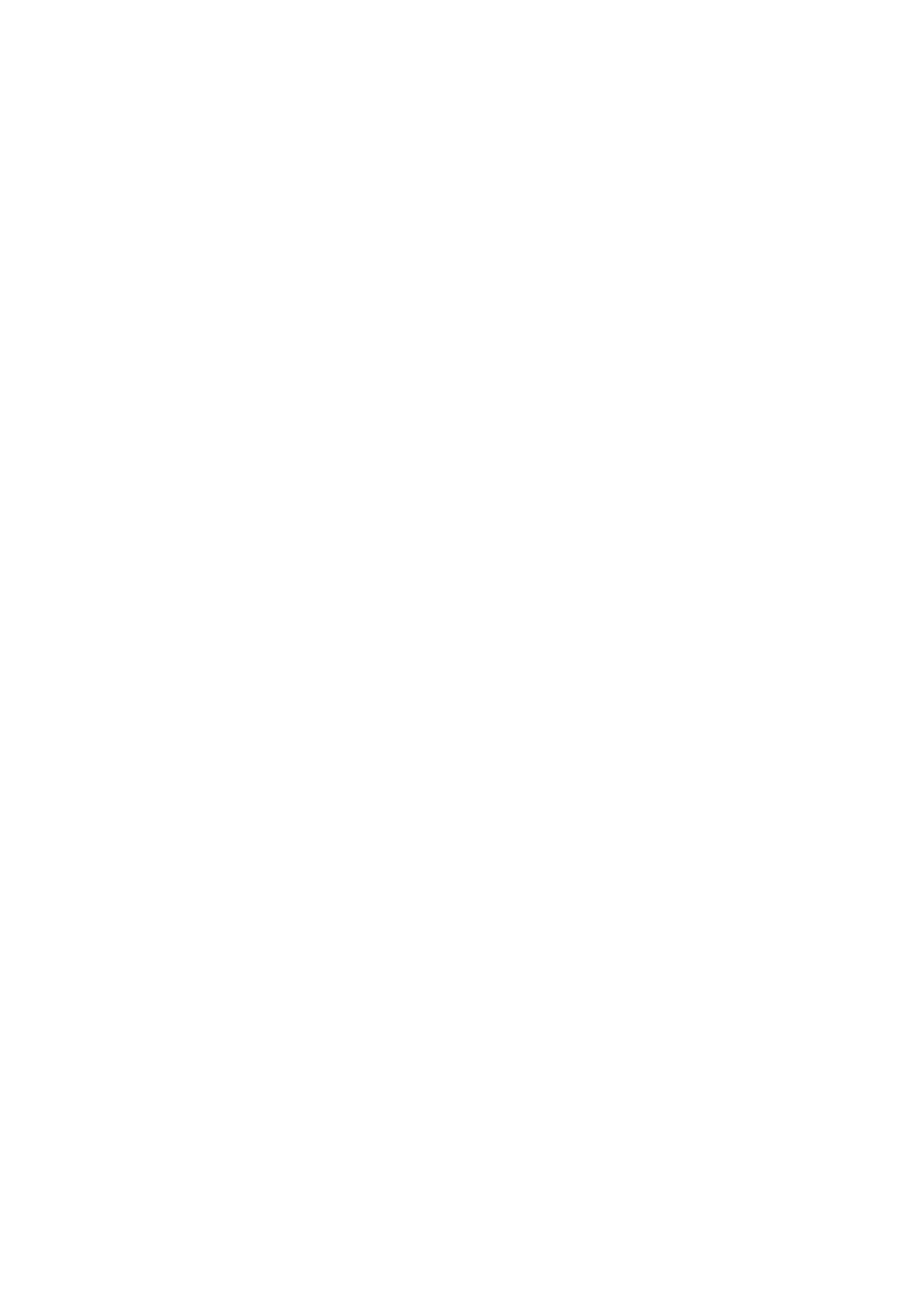## Summary and recommendations

### Key facts

- The Glasgow North East by-election took place on 12 November 2009 following the resignation of the Speaker of the House of Commons and sitting Member of Parliament (MP), the Rt. Hon. Michael Martin, on 22 June 2009.
- The turnout in the 2009 Glasgow North East by-election was 33.02% compared to 46.14% at the 2005 UK Parliamentary general election.
- Thirteen candidates contested the Glasgow North East by-election. Eleven candidates stood on behalf of registered political parties; one candidate stood as an independent; and another chose not to have a description on the ballot paper.
- 4,028 entries were added to the electoral register between 1 September and 28 October 2008. 385 entries were deleted.
- 9.7% of electors (a total of 6,065 people) were registered to vote by post. 67.4% of postal ballot packs issued (4,085) were completed and returned to the Returning Officer (RO) prior to the close of poll.
- 1,780 postal vote applications were received in the three days before the deadline.
- The RO verified the personal identifiers on all postal voting statements that were received by the close of poll. In total, 217 postal votes were rejected by the RO, representing 5.3% of those returned by the close of poll.

#### Recommendations and conclusions

Ensuring a robust and responsive electoral system that puts the voter first

A complex set of rules governs how a UK Parliamentary by-election is called. This can lead, as it did in Glasgow North East, to a constituency being without Parliamentary representation for more than four and a half months.

In the Scottish Parliament and the National Assembly for Wales, by-elections must be held within three months of a constituency becoming vacant unless the vacancy occurs less than six months from the date of the next general election to those legislatures.

The last time consideration was given to this issue by the UK Parliament was as part of a Speaker's Conference on Electoral Law in 1973.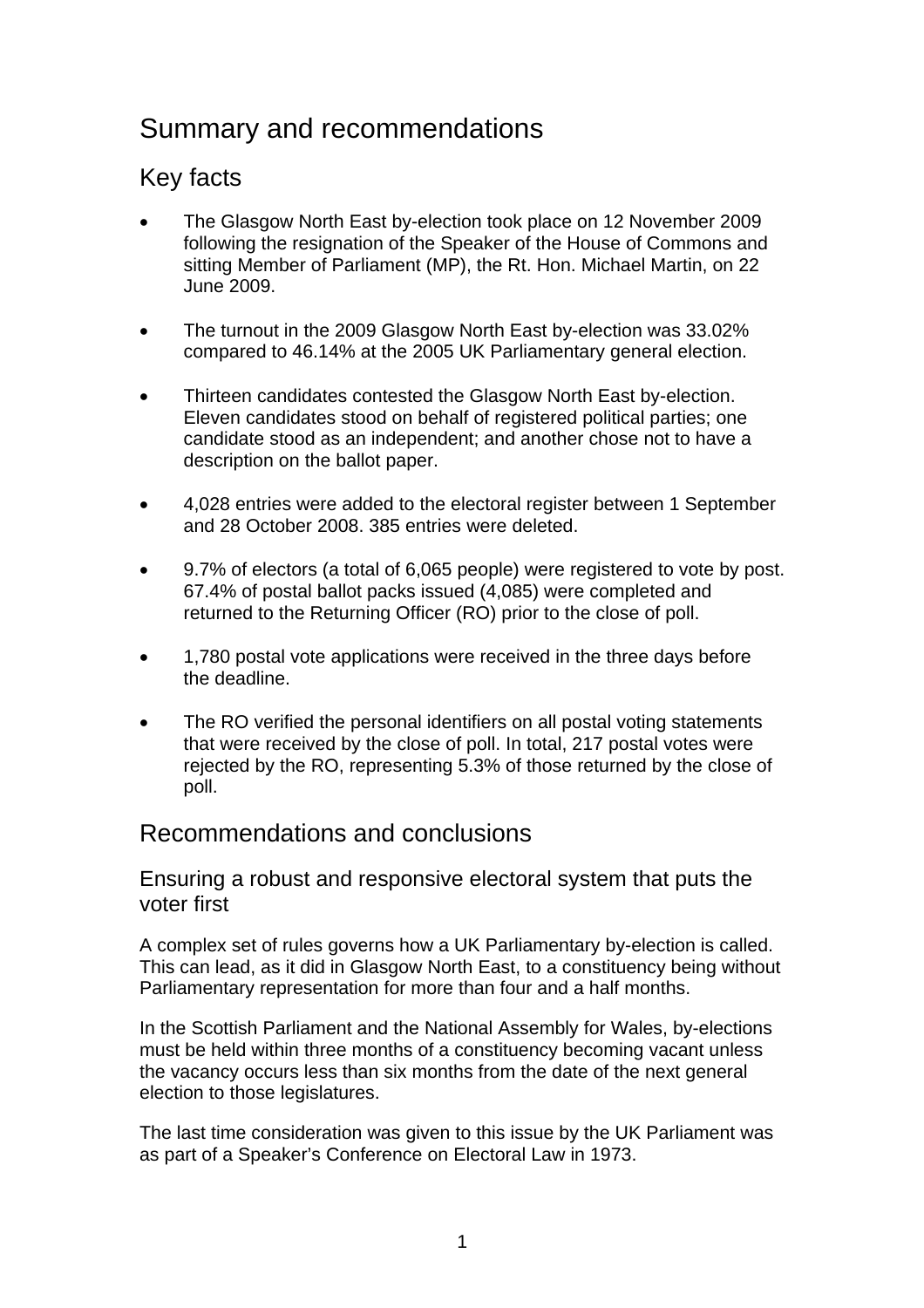**The UK Parliament** should reconsider the procedures for calling a UK Parliamentary by-election to ensure that electors have an opportunity to elect a new MP promptly.

#### Ensuring effective planning and management of an election

Elections require the large-scale deployment of resources and people that can take place within very short timescales; strong management skills are needed to ensure a well-run election, and the ability to respond effectively to external factors. Each election is different and poses a unique set of circumstances.

For Glasgow North East, these included threatened strike action by Royal Mail staff, as well as a number of candidates who had never stood for election before and did not have a clear understanding of the processes involved.

**ROs** should continually review the risks to an election and the mitigating actions due to industrial action in any relevant sector.

**ROs** should review the information that they provide to candidates to ensure it is as easy to understand as possible. This will help to avoid problems and minimise individual queries later in the election timetable.

**ROs and their staff** should adhere to the starting times and places for election proceedings they give to candidates, agents, accredited observers and Commission representatives and only change these where they can give 48 hours written notice, as required by election regulations.

**ROs** must give election agents the opportunity to scrutinise the statement of the result of the verification as soon as practicable after completion of the verification of ballot papers.

#### Ensuring complete and accurate electoral registers

The foundation of a modern and secure electoral administration system is a complete and accurate electoral register. Despite changes in legislation and practice in recent years, more work remains to be done in order to achieve this. While 4,028 electors were added to the register, we believe that the current system allowed almost 1,900 electors to remain on the register even though a registration form had been returned which showed that those electors were no longer resident at an address in the constituency.

We welcome the UK government's commitment to introduce individual electoral registration by 2014 as part of this modernisation process but more work needs to be done now to improve completeness and accuracy under the current system.

#### Ensuring effective participation by candidates and political parties

Candidates, their agents and political parties have an important role in our electoral process and should therefore ensure that they fully understand their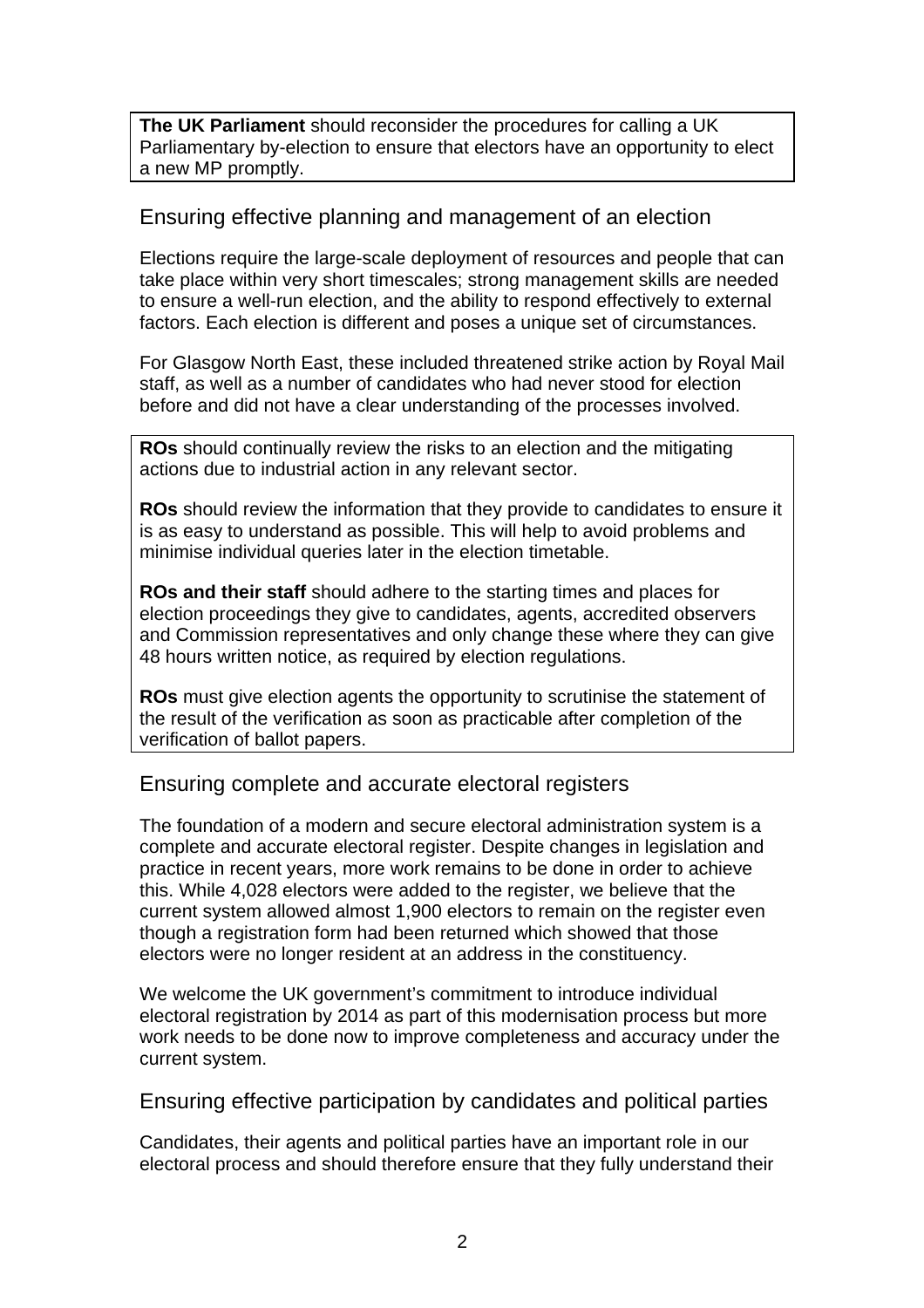role and obligations. Our priority is to ensure that candidates, agents and political parties have the information they need in order to contest elections.

A number of candidates and political parties contested the by-election who had little or no previous experience of standing for elected office. Some minor mistakes were made which may have been avoided if they had taken advantage of the support available to them.

Equally, an established political party did not comply with the agreed code of conduct for handling postal vote applications, which could have had a detrimental impact on some voters.

**Political party Nominating Officers and election agents** should be aware of the descriptions and emblems that their party has registered with the Commission. This is particularly important in the run-up to the next UK Parliamentary general election when there may be a very short period of time to obtain and submit nomination papers.

**Candidates** at any election should take advantage of the services provided by the RO for their benefit. Attendance at pre-election briefing events ensures that all candidates and their agents are aware of any change in the law or local practice for the election.

**Political parties** must ensure that they have systems in place to deliver electors' applications to register or apply for an absent vote to the Electoral Registration Officer as soon as possible, and within the agreed two working days under the Code of conduct.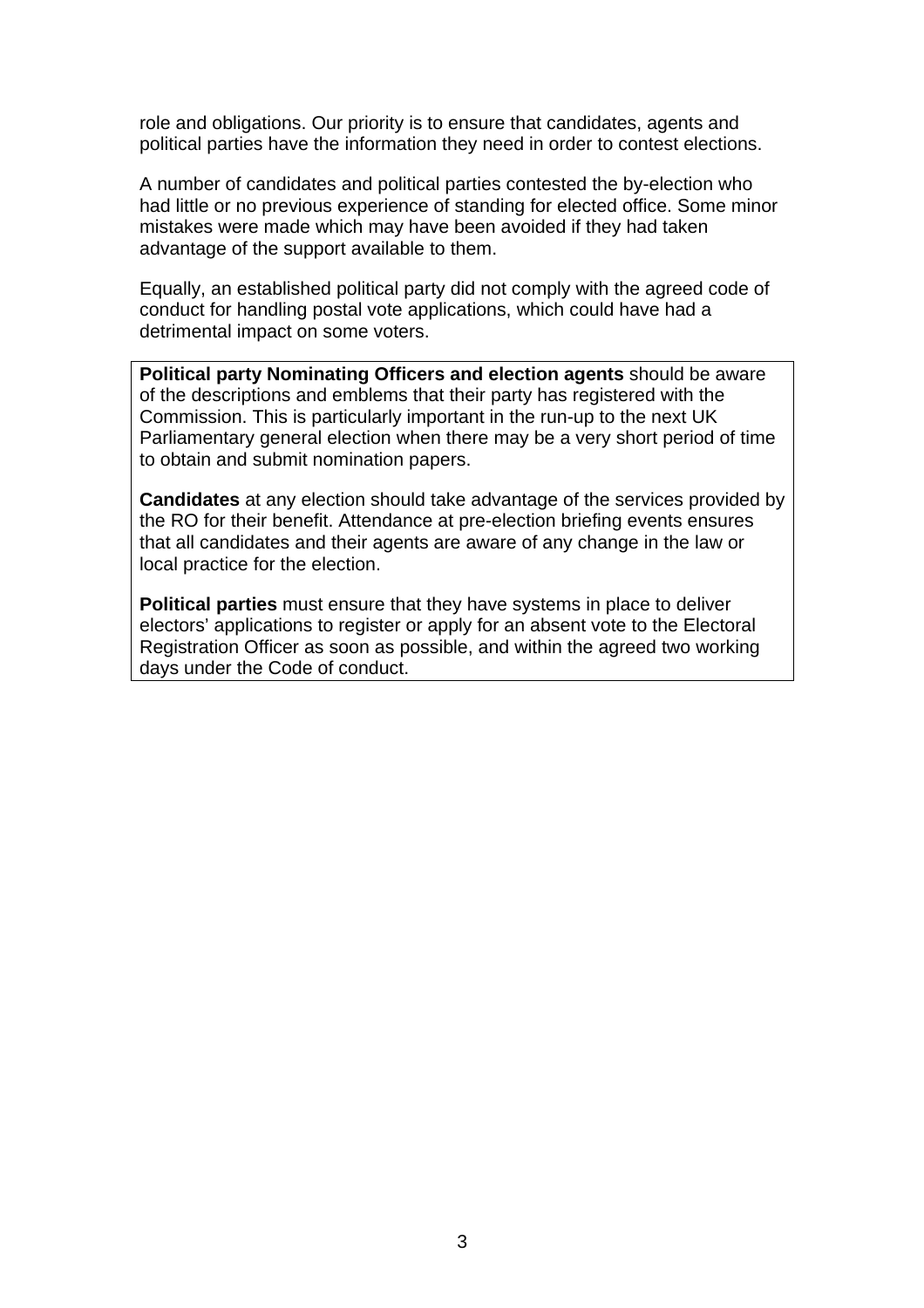## 1 Introduction

### About the Electoral Commission

1.1 We are an independent body set up by the UK Parliament under the Political Parties, Elections and Referendums Act 2000 (PPERA). Our aim is integrity and public confidence in the UK's democratic process. We regulate party and election finance and set standards for well-run elections.

1.2 We were given the discretion to report on the administration of byelections to the UK Parliament by the Electoral Administration Act 2006 (EAA).<sup>1</sup> We have published a report on every UK Parliamentary by-election since 2007<sup>2</sup>

#### About this report

1.3 This report aims to provide detailed information on the administration of the Glasgow North East by-election particularly for the electors of the constituency, the candidates who contested the by-election and their agents, the Returning Officer (RO) and his staff, the Electoral Registration Officer (ERO) and his staff, and others with an interest in improving electoral administration.

1.4 This report highlights specific issues observed at the by-election. Information for this report has been obtained from the observation of the election by Commission representatives and information provided by the candidates and their election agents, political parties, the RO and their staff, and the ERO and their staff. We are grateful for their help and assistance during and after the by-election.

l  $1$  Section 28 of the EAA, which amended Section 5 of PPERA.

 $2$  Our reports on UK Parliamentary by-elections can be found on our website at www.electoralcommission.org.uk/publications-and-research/election-reports.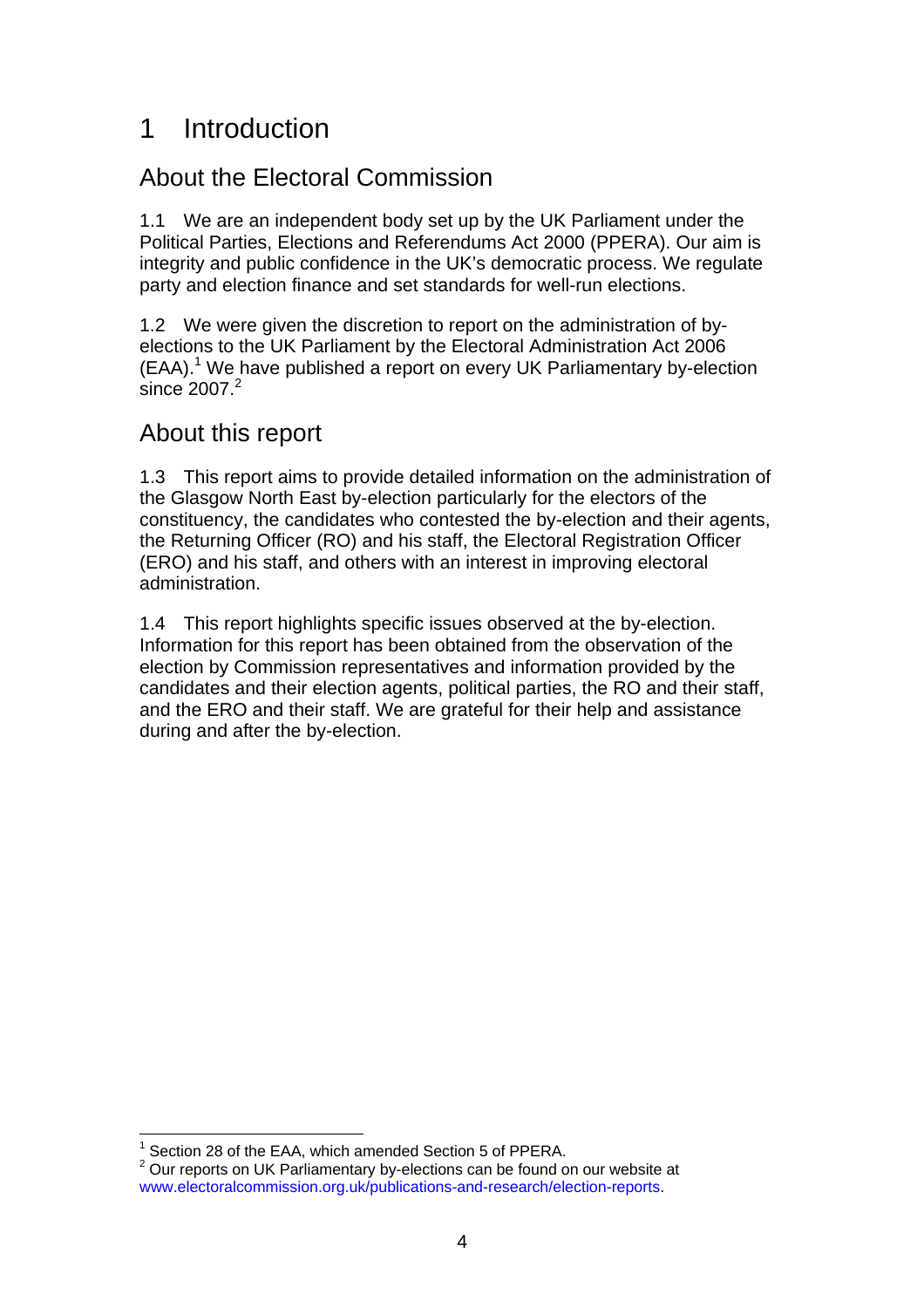## 2 Context

2.1 The Glasgow North East by-election took place on 12 November 2009 following the resignation of the Speaker of the House of Commons and sitting Member of Parliament, the Rt. Hon. Michael Martin, on 22 June 2009.

2.2 The Returning Officer (RO) for a UK Parliamentary general election and by-election in Scotland is the same person who has been appointed as RO for the election of councillors in the local authority area in which the constituency is situated. Where a constituency covers more than one local authority area, it is for the Secretary of State to direct which local authority RO will be responsible for an election in that constituency. ROs may appoint Depute Returning Officers (Depute ROs) to discharge any or all of their functions at an election.

2.3 As the Glasgow North East constituency falls wholly within the Glasgow City Council area, the Chief Executive of Glasgow City Council, George Black, was the RO. He appointed two Depute ROs with full powers to assist in the administration of the by-election. The election team was also made up of the Elections Co-ordinator and other existing employees of Glasgow City Council who undertook specific tasks to deliver the election.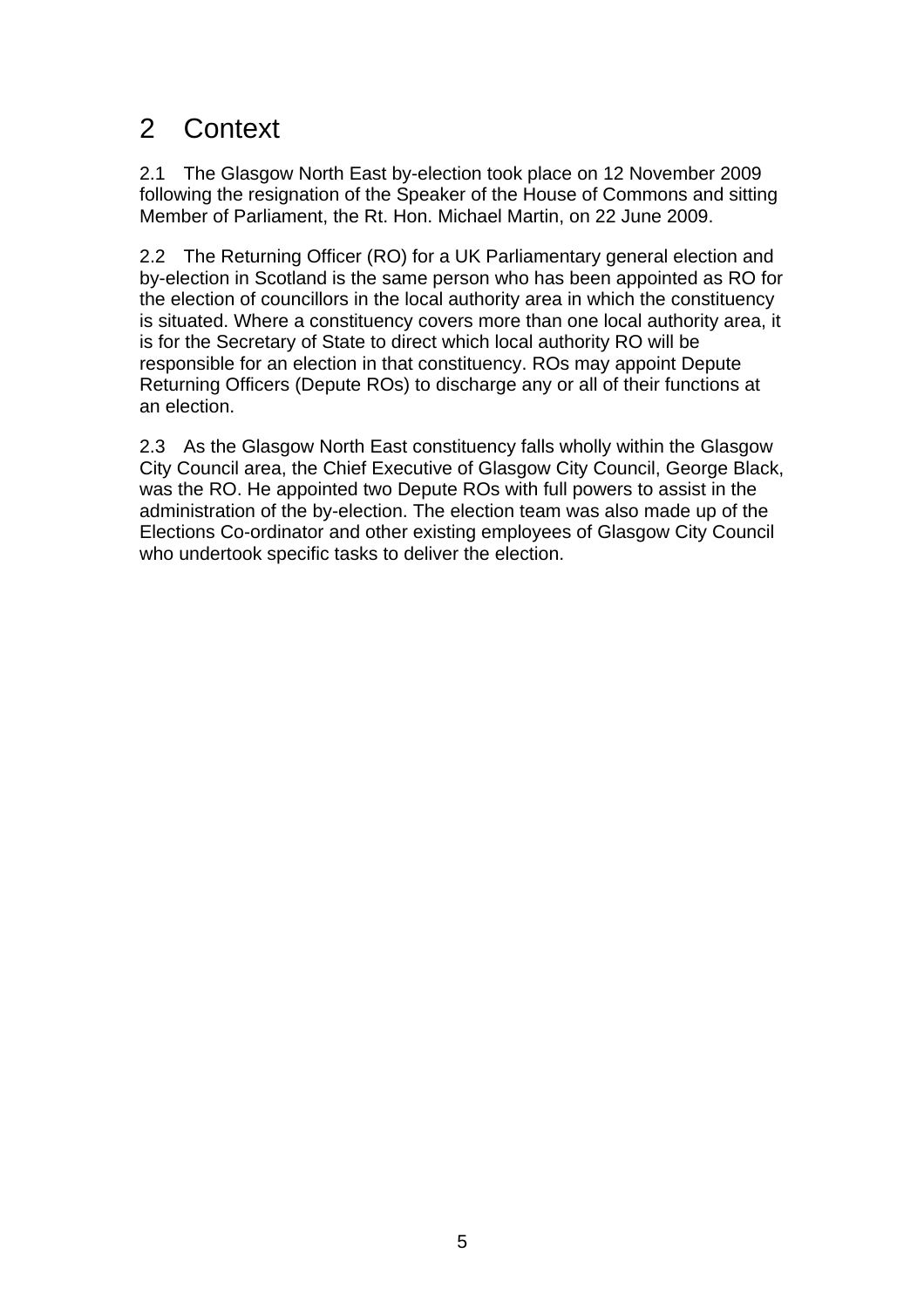## 3 Preparations

### The procedure for UK Parliamentary by-elections

#### Issuing the writ

3.1 When a seat in the House of Commons becomes vacant, a motion is moved, customarily by the Chief Whip of the party to which the member belonged when they were elected, for the Speaker to make out their warrant for the issue of a writ for the election of a new Member to fill the vacancy. There was some debate in this instance as the Speaker contested the 2005 UK general election as 'The Speaker seeking re-election' and therefore did not belong to a political party at that time.

3.2 There is no fixed period within which a by-election must be held to fill a vacancy in the House of Commons. By convention, the writ is normally issued within three months of the seat becoming vacant. The writ cannot be issued while Parliament is in recess unless there are specific circumstances.<sup>3</sup> Parliament did not sit again until Monday 12 October.

3.3 As Mr Martin had accepted an office of profit under the Crown in order to disqualify himself from being an MP, there was time for the writ to have been issued as Parliament rose for summer recess on 21 July. This would have meant the by-election taking place on Thursday 16 July at the earliest if the writ had been issued the day after the vacancy was created, or on Thursday 13 August if the writ had been issued on the last day of the session.

3.4 Both of these dates would normally fall within the Scottish schools' summer holidays. By-elections during school holidays are normally avoided. During the 2008 Glasgow East by-election that was held on 23 July, ICM undertook public opinion research to see whether the date of the election affected people's intention and ability to vote. They found that 89% of respondents said that the timing would make no difference to them, 7% said they were more likely to vote and 4% said they were less likely to vote.<sup>4</sup>

3.5 The constituency of Norwich North became vacant just before Glasgow North East but the resulting by-election was held much earlier. Dr Ian Gibson MP resigned his seat on 5 June and the writ was moved 25 days later on 30 June. The by-election was then held on Thursday 24 July.

3.6 Stewart Hosie MP attempted to move the writ on 21 July but his motion was defeated. If he had been successful, a by-election would have been held on 13 August. However, as the writ could not be moved until Parliament returned from summer recess, the earliest possible date for a by-election was Tuesday 3 November. It is unusual for there to be debate and a vote on a motion to issue the writ for a by-election.

l  $3$  Those circumstances are described in the Recess Elections Act 1975.

<sup>4</sup> The Electoral Commission (October 2008),*The Crewe & Nantwich, Henley, Haltemprice & Howden and Glasgow East by-elections*.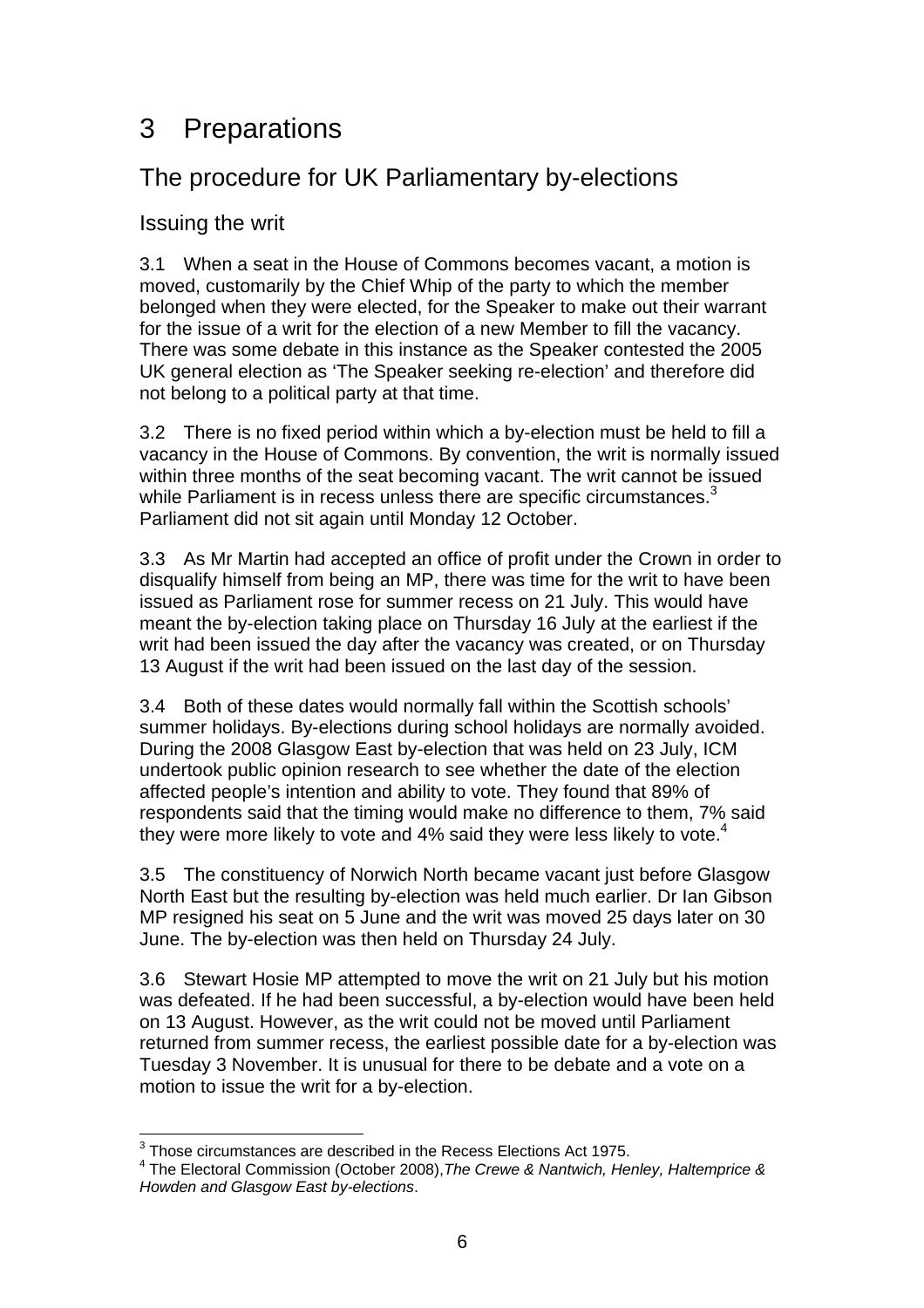3.7 The writ was issued on Friday 16 October, 116 days after Mr Martin resigned, which made the vacancy in Glasgow North East the longest in at least 35 years.<sup>5</sup> It is not uncommon for seats to lie vacant for more than 90 days. This was the case for 13 of the 162 by-elections held between 1974 and 2008. It does however mean that the electorate in those constituencies has been unrepresented in the House of Commons for four months or more by the time the election campaign has taken place and the poll has been concluded.

3.8 In the current Parliament, the longest vacancy before Glasgow North East was 62 days in Glenrothes following the death of John McDougall MP in August 2008. The writs for four by-elections were moved one day after the occurrence of the vacancy. Those were Sedgefield (2007), Henley (2008), Haltemprice & Howden (2008) and Glasgow East (2008).

The procedure in the devolved legislatures

3.9 In contrast to UK Parliamentary procedure, the procedures for fixing the date of constituency by-elections to the Scottish Parliament and the National Assembly for Wales operate within a fixed maximum timescale.

3.10 Vacancies in the Northern Ireland Assembly, where the elections are held using the single transferable vote, are filled by the relevant party's Nominating Officer nominating a new member. Members of the Legislative Assembly elected as Independents provide a list of substitutes when they stand for election.

3.11 In both the Scottish Parliament and the Welsh Assembly, the Presiding Officer determines the date of the by-election which must be within three months of the seat becoming vacant. In the event that the Presiding Officer is not informed of the vacancy within one month of it arising, the Presiding Officer will set the date for the by-election within three months of being notified of the vacancy.<sup>6</sup>

3.12 There is no legal requirement on the Presiding Officer to involve other elected members of those legislatures or political parties, although in practice the Presiding Officer does consult representatives of each political group.

3.13 There have been six by-elections to the Scottish Parliament and two to the National Assembly for Wales since they were established in 1999. The average length of time from the vacancy occurring to the day of the poll is 46 calendar days. Vacancies due to the death of a Member are normally longer to allow a period of mourning to be observed before arrangements are made for the by-election.

The procedure in local government

l

3.14 Where a vacancy arises in Scottish local government, a by-election must be held within three months and the date is fixed by the Returning Officer

<sup>&</sup>lt;sup>5</sup> *Election timetables, Research Paper 09/44, (House of Commons Library, 13 May 2009).*<br><sup>6</sup> Section 8, Sectional Act 1008: Section 10, Covernment of Welse Act 2006

 $6$  Section 9. Scotland Act 1998; Section 10, Government of Wales Act 2006.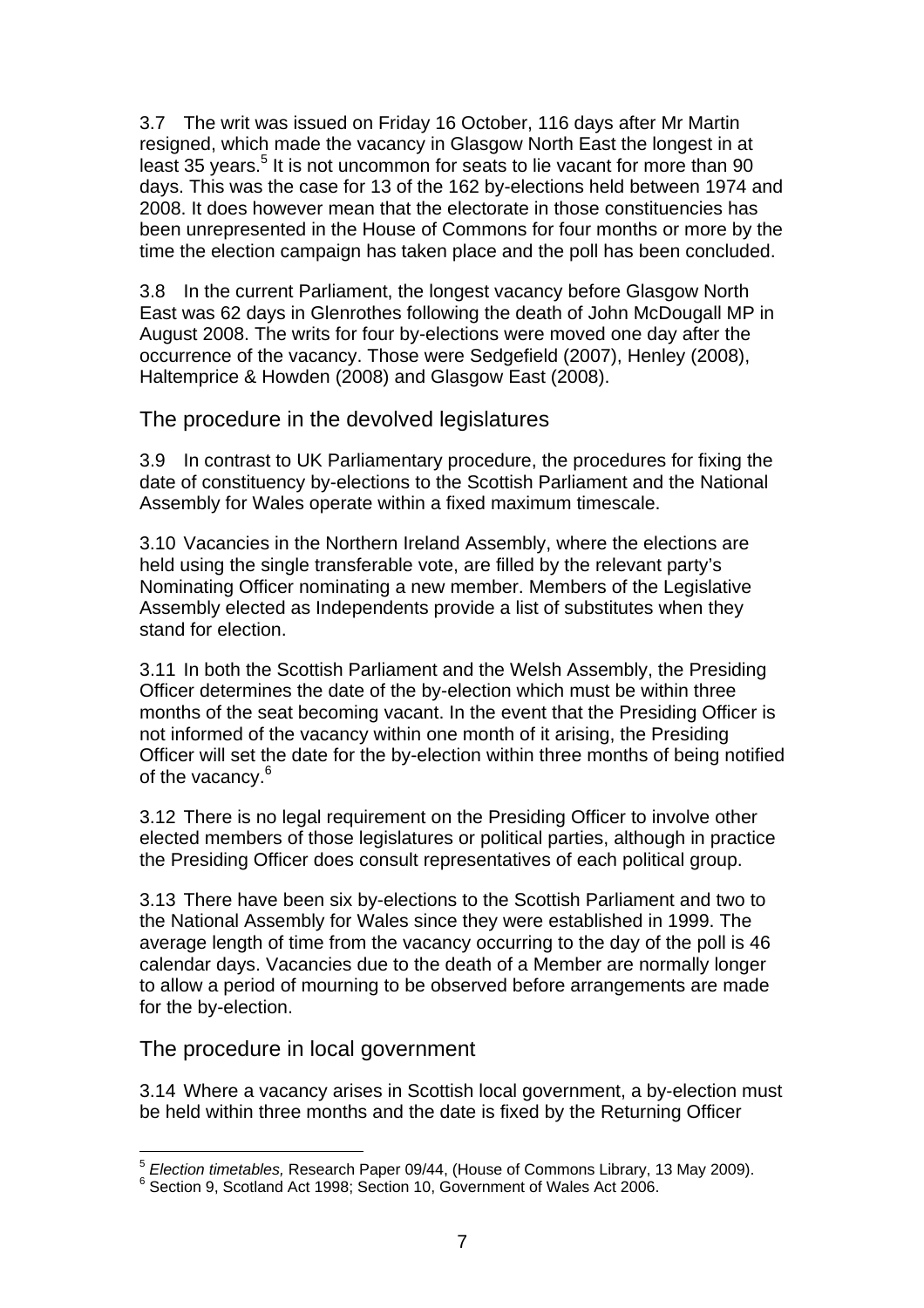$(RO)$ .<sup>7</sup> Where a by-election is to take place for an English or Welsh council, it must be held within 35 working days. $8$ 

3.15 In local government in Scotland, England and Wales, the law states that a by-election shall not be held if the vacancy occurred less than six months before the next scheduled election for that seat.

#### The Speaker's Conference on Electoral Law

3.16 In November 1973, the Speaker's Conference on Electoral Law wrote to the Prime Minister to summarise their conclusions on the timing of byelections. These included the following recommendations:<sup>9</sup>

- the motion for the writ for a by-election should normally be moved within three months of a vacancy arising
- that by-elections should not be held in August due to summer holidays or April/May when there are normally local elections being held<sup>10</sup>
- if holding the by-election three months later would mean it was to be held during one of the periods above, it should be held earlier where practical, or if it is impractical, as soon as possible thereafter
- the rules should provide a discretion for a by-election not to be held in the fifth year of a Parliament so that a by-election is not held immediately before a general election
- the writ should be able to be issued during a Parliamentary recess, regardless of the reason for the vacancy
- if a UK Parliamentary general election is called after the writ for a byelection has been issued but before polling has taken place, the UK Parliamentary general election writ should manifestly cancel the byelection writ

#### **Observations**

l

3.17 The length of the vacancy in the Glasgow North East constituency meant that people in the constituency were not represented in the UK Parliament for more than four and a half months. It would have been possible to identify a much earlier date for the by-election to be held which would have been convenient for electors, and it would also have been possible to plan and administer an election within a shorter period of time.

3.18 The procedure for holding a UK Parliamentary by-election also means that there is no certainty about the date for a by-election until the writ is issued. The delay in setting the date caused administrative difficulties in that the RO and his team were making plans for every possible date from July through to November.

<sup>&</sup>lt;sup>7</sup> Section 37, Local Government (Scotland) Act 1973.

<sup>8</sup> Section 89, Local Government Act 1972.

<sup>9</sup> *Conference on Electoral Law: Letter dated 26th November 1973 from Mr Speaker to the* 

<sup>&</sup>lt;sup>10</sup> The Conference also recommended that mid-December to mid-February should be avoided due to the electoral register being updated. However, different rules now apply.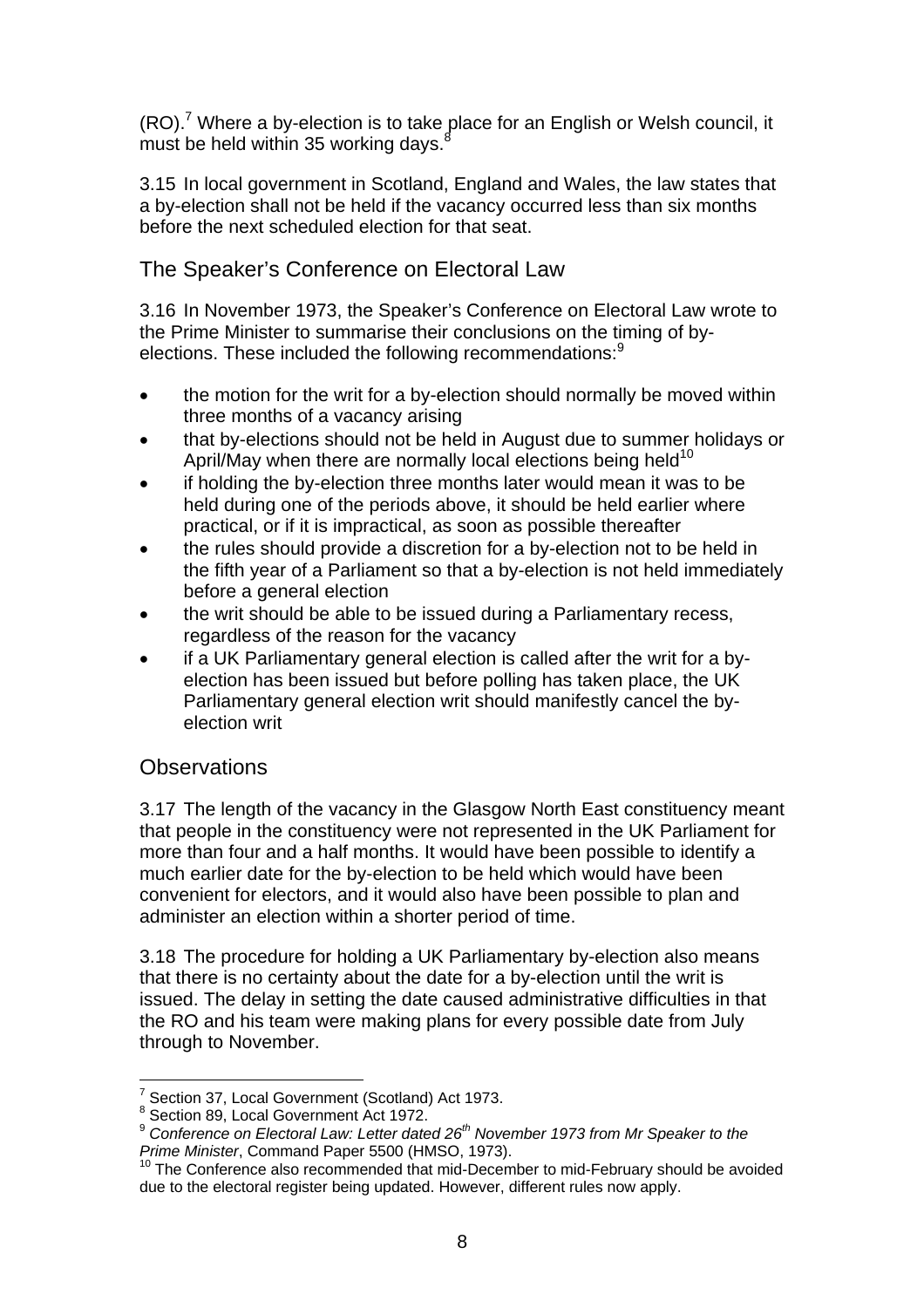3.19 We recommend that the rules governing vacancies in seats in the House of Commons should be reviewed to ensure that electors have an opportunity to elect a new MP promptly.

**The UK Parliament** should reconsider the procedures for calling a UK Parliamentary by-election to ensure that electors have an opportunity to elect a new MP promptly.

#### Election planning

3.20 The delay meant that the RO and his team were unable to put many of the key elements of the election in place, such as booking venues for an unconfirmed date, as this could have resulted in cancellation charges if a different date was set. A number of schools and nursery buildings were used as polling places. It was not possible to give them much advance warning of when their premises would be required and to allow the schools and parents to make alternative arrangements for the children.

3.21 Postal strikes were taking place while preparations were being made for the by-election. The RO identified that industrial action by Royal Mail staff could affect the good conduct of the by-election. The election team considered the risks to the safe delivery of poll cards and postal votes and identified a number of mitigating actions.

3.22 Firstly, depending on the extent of the strike, council staff would have been used to deliver poll cards to electors. This would be followed up by additional information in the media informing electors that it is not a legal requirement to have your poll card to vote and where they could get more information on where their local polling station was.

3.23 Postal votes would also be hand-delivered by council staff if strike action continued. As post offices were not part of the industrial action, they would still be able to collect mail for delivery, the election staff identified this as the most secure and convenient alternative method for electors to return their postal votes. The RO would organise staff to collect the postal votes from the post offices. A second alternative was to use selected council buildings in the constituency as delivery points. Also, in any election, postal voters can hand their completed postal vote in to any polling station in the constituency on polling day.

3.24 In either case, the RO would have undertaken a public information campaign to ensure every postal voter knew how to get their vote back in time. The postal voting instructions would have contained additional instructions to advise postal voters of the arrangements the RO had in place for the return of postal votes. This message would have been repeated through local media.

3.25 Negotiations between the two sides involved in the postal strike resulted in a suspension of strike action during the course of the election period. Poll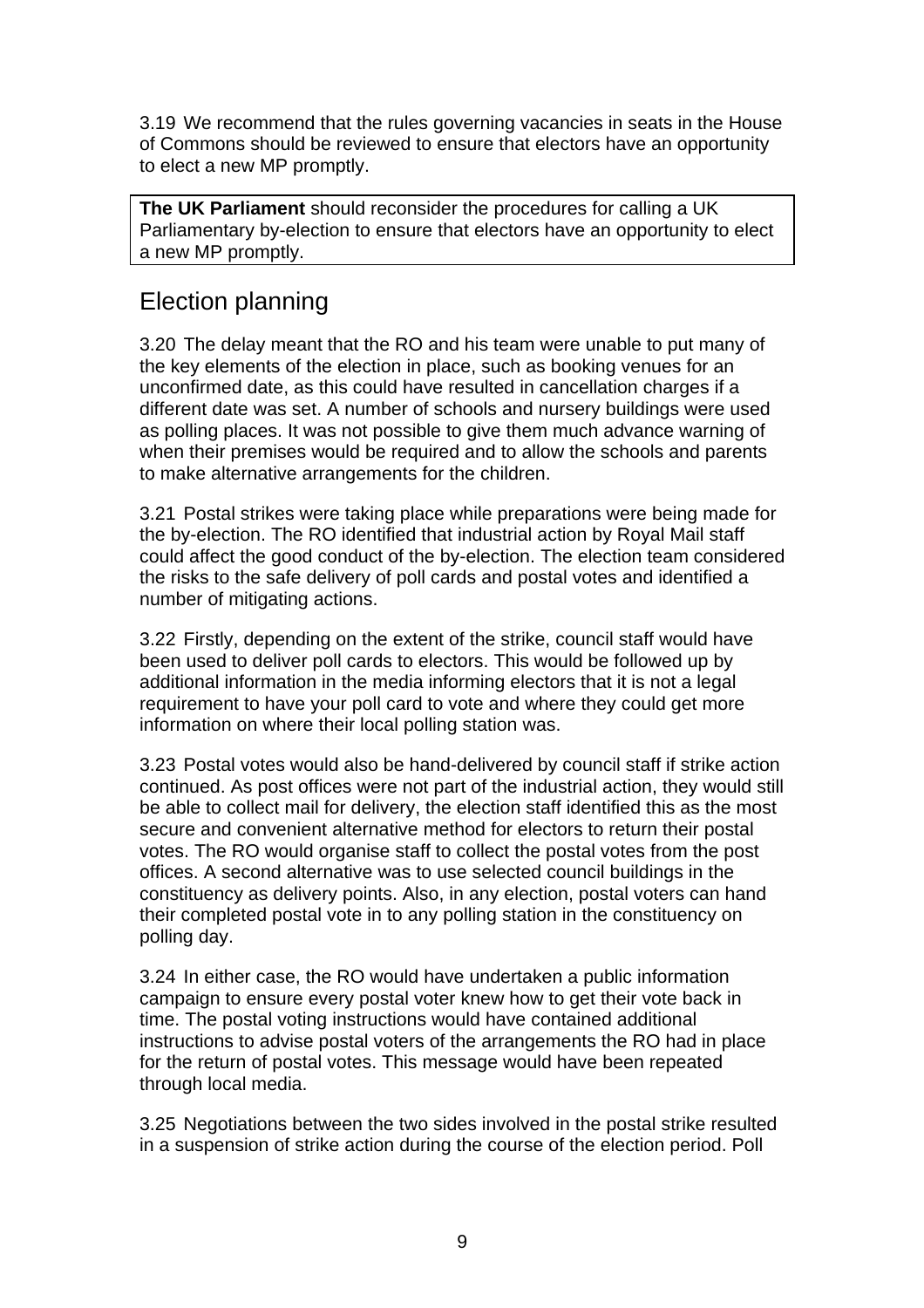cards were successfully delivered between strikes and strike action had been suspended by the time the postal votes were ready to be sent.

ROs should continually review the risks to an election and the mitigating actions due to industrial action in any relevant sector.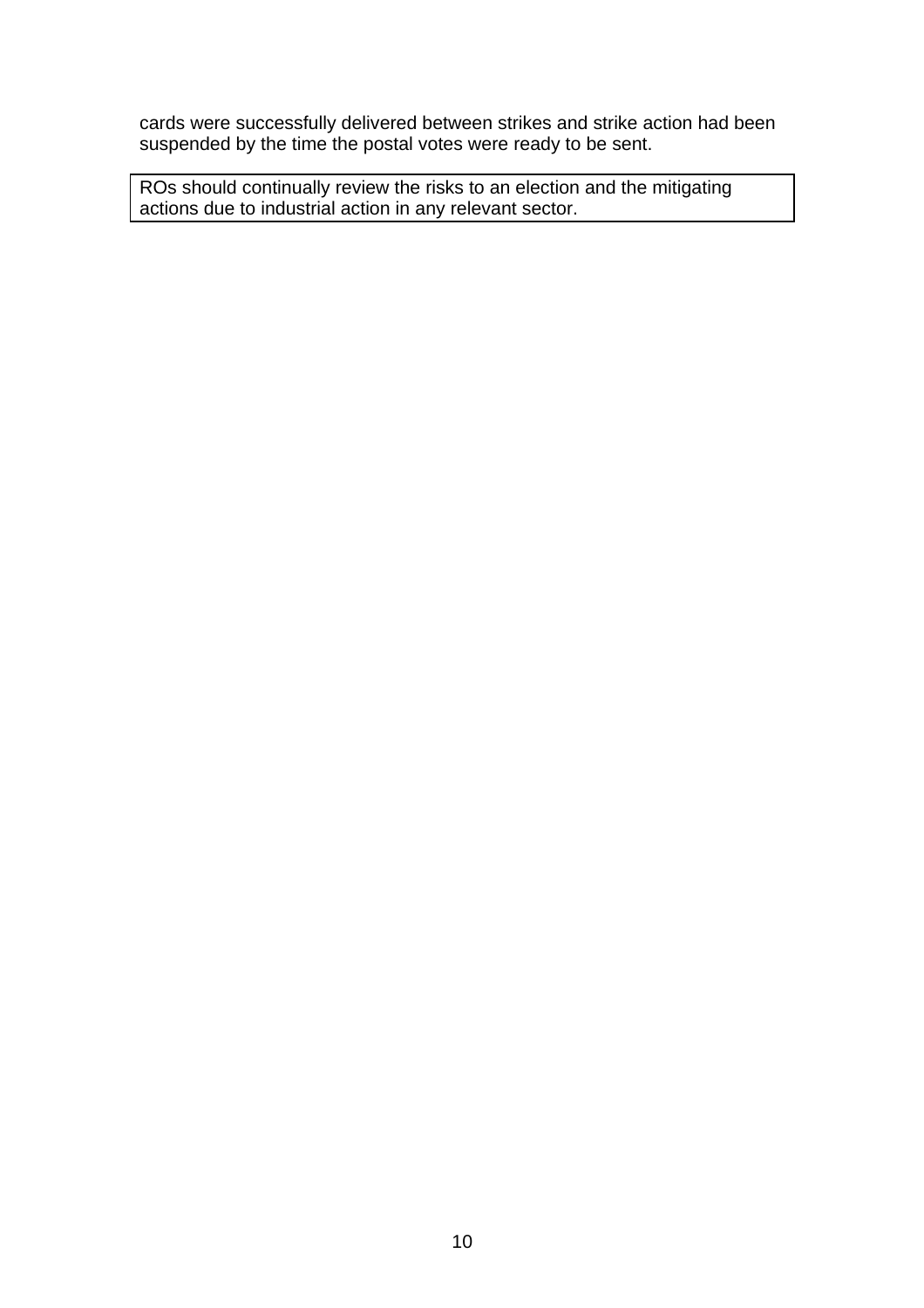## 4 Electoral registration

4.1 There are two, equally important strands to electoral registration in Great Britain. These are the registration of electors within households which is undertaken annually in the autumn (known as the 'annual canvass'), and rolling registration which allows individuals to either register or amend their existing details throughout the year. This is usually as a result of moving home or having missed registering during the annual canvass.

4.2 The Representation of the People Act 1983 was amended by the Electoral Administration Act 2006 (EAA) to allow people to register up to 11 working days before a particular election. Previously, applications to register had to be received at least six weeks in advance of an election.

4.3 During preparations for a potential UK Parliamentary general election in the autumn of 2007, problems were identified with the changes made by the EAA. The new legislation did not allow changes made on the annual canvass form to be used to update the register for an election held between 1 September and 1 December.

4.4 The Political Parties and Elections Act 2009 partially resolved this anomaly. It did allow names that were added to the canvass form to be added to the register used for the by-election but it did not allow the Electoral Registration Officer (ERO) to delete the names of people who had been crossed off the annual canvass form because they were no longer resident. The ERO could only delete the names of people who had been in direct contact to say they had moved, or where the Registrar of Births, Deaths and Marriages notified the ERO of a death.

4.5 Staff at the electoral registration office believe that the changes in the law had made registration for the by-election much easier to administer than the local government by-elections they had during the 2008 annual canvass period. The changes also meant that electors did not have to fill in an additional form which could have been received by the ERO after the deadline for applications.

4.6 Statistics from the ERO show that 4,028 electors were added to the register between 1 September and 28 October, the closing date for applications, and 385 deletions were made either due to notification of deaths by the Registrar or by electors writing directly to the ERO. A further 2,538 electors were deleted when the electoral register was republished on 1 December 2009. Of those, 640 electors were deleted because they had not responded to the annual canvass for two years in a row and it could not be confirmed from other sources that they were still resident at the given address.

4.7 This leads us to conclude that the overwhelming majority of the remaining 1,898 electors deleted on 1 December were registered to vote in the by-election even though the ERO had received a canvass form that showed they were no longer resident at an address in the constituency.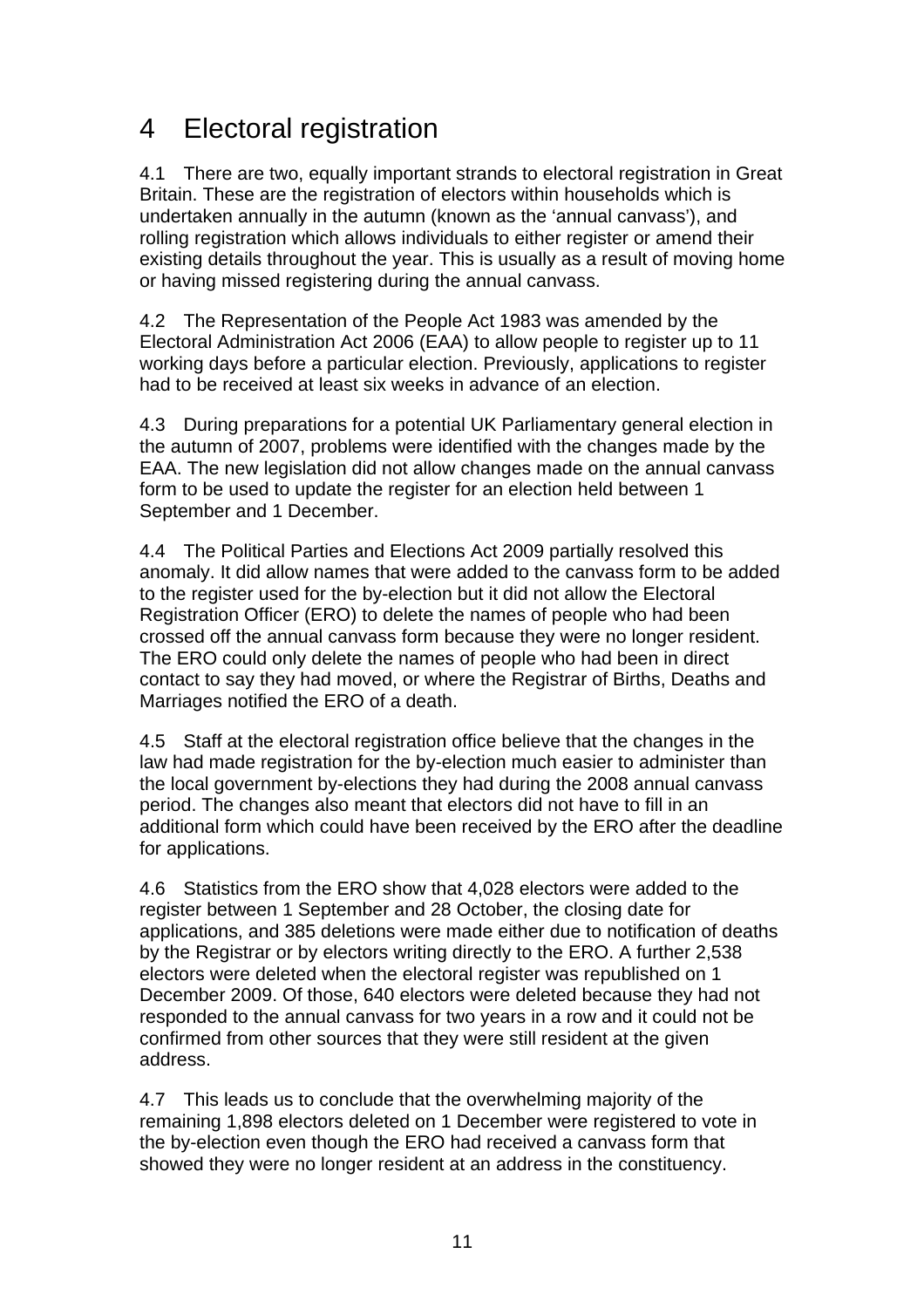4.8 The current legal framework increases the potential for electoral fraud by not permitting EROs to delete the names of electors who are no longer resident in the constituency at the time of an election held between 1 September and 1 December. Offences, such as personation or fraudulent applications for a postal vote, are less likely to occur if the register is as accurate and complete as possible at any given time.

The Glasgow North East by-election highlighted that there remain anomalies within the electoral registration system in Great Britain. The UK Government should consider appropriate legislative changes within the current framework and as part of the development of individual electoral registration.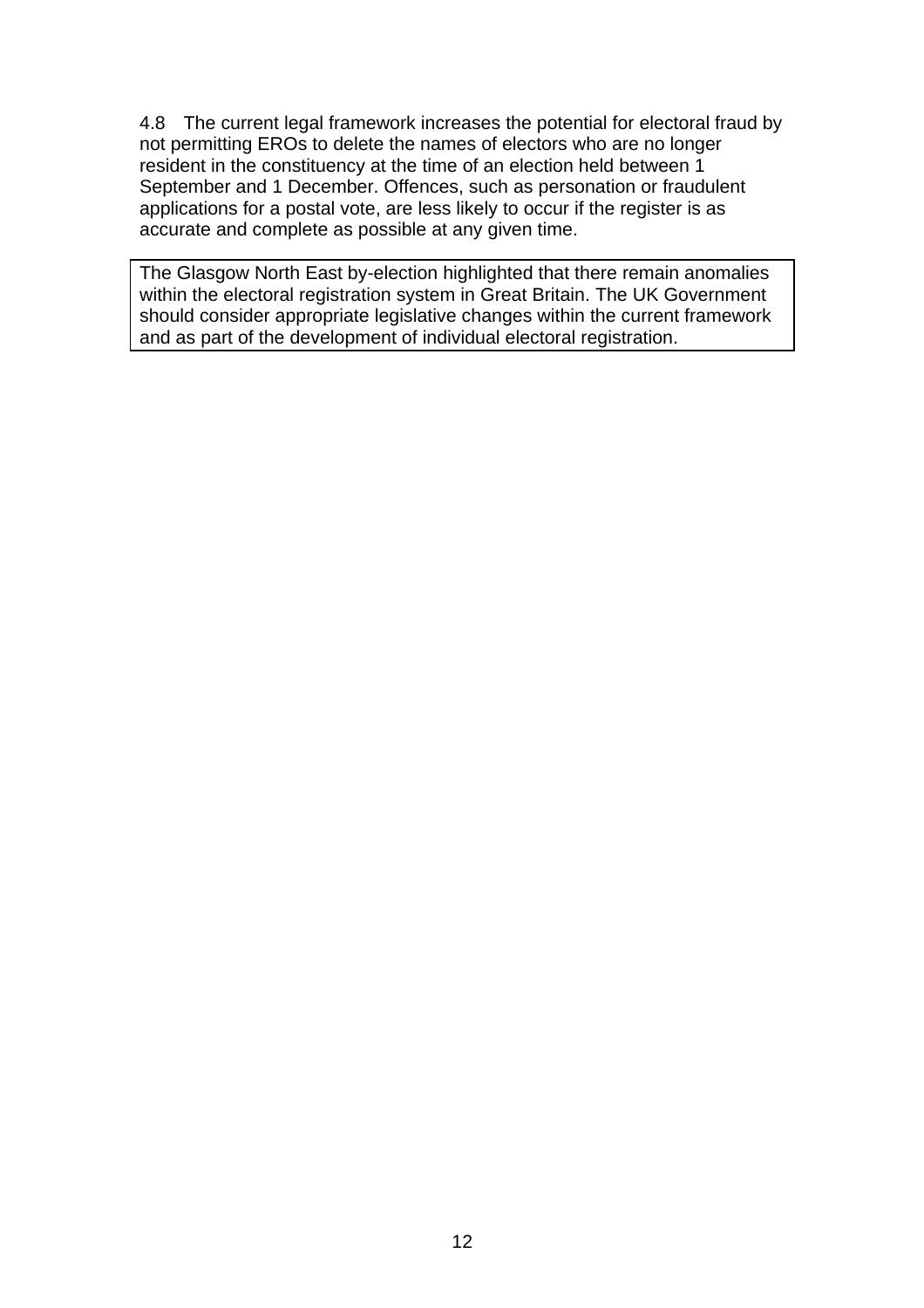## 5 Candidates, agents and political parties

5.1 Political parties are required to be registered with the Electoral Commission if they wish their candidates to use the registered party name or one of their 12 registered descriptions on the ballot paper when contesting any statutory election in the UK. Thirteen candidates contested the Glasgow North East by-election. Eleven candidates stood on behalf of registered political parties, one candidate stood as an independent and another chose not to have a description on the ballot paper.

### **Nominations**

5.2 Thirteen candidates submitted nomination papers and they all remained validly nominated.

5.3 One candidate submitted nomination papers that contained an emblem and a party description that were not registered with the Electoral Commission. The election staff had the Commission's register of political parties available and the election agent was able to make the minor corrections necessary so that the nomination could be accepted.

5.4 The Electoral Administration Act 2006 amended the election rules so that candidates can pay their deposit by electronic transfer of funds if the Returning Officer (RO) agrees. The RO offered to accept payment of the deposit by electronic means for the by-election but none of the candidates chose to do so.

Political party Nominating Officers and election agents should be aware of the descriptions and emblems that their party has registered with the Electoral Commission. This is particularly important in the run-up to the next UK Parliamentary general election when there may be a very short period of time to obtain and submit nomination papers.

### Briefing meetings

5.5 The RO organised a briefing meeting to be held with validly nominated candidates and their election agents shortly after the deadline for nominations. This was delayed by a few days to ensure that all candidates had received information posted to them that might have been caught up in the postal strike.

5.6 This session covered the key aspects of the election, including the arrangements for postal vote openings, the count, campaigning in the vicinity of polling stations and contingency plans for the postal strike disrupting the normal arrangements for the by-election. It also provided candidates and their agents with an opportunity to ask questions of the election team.

5.7 The election team noted that a number of candidates at the by-election required additional assistance to help with their understanding of an election.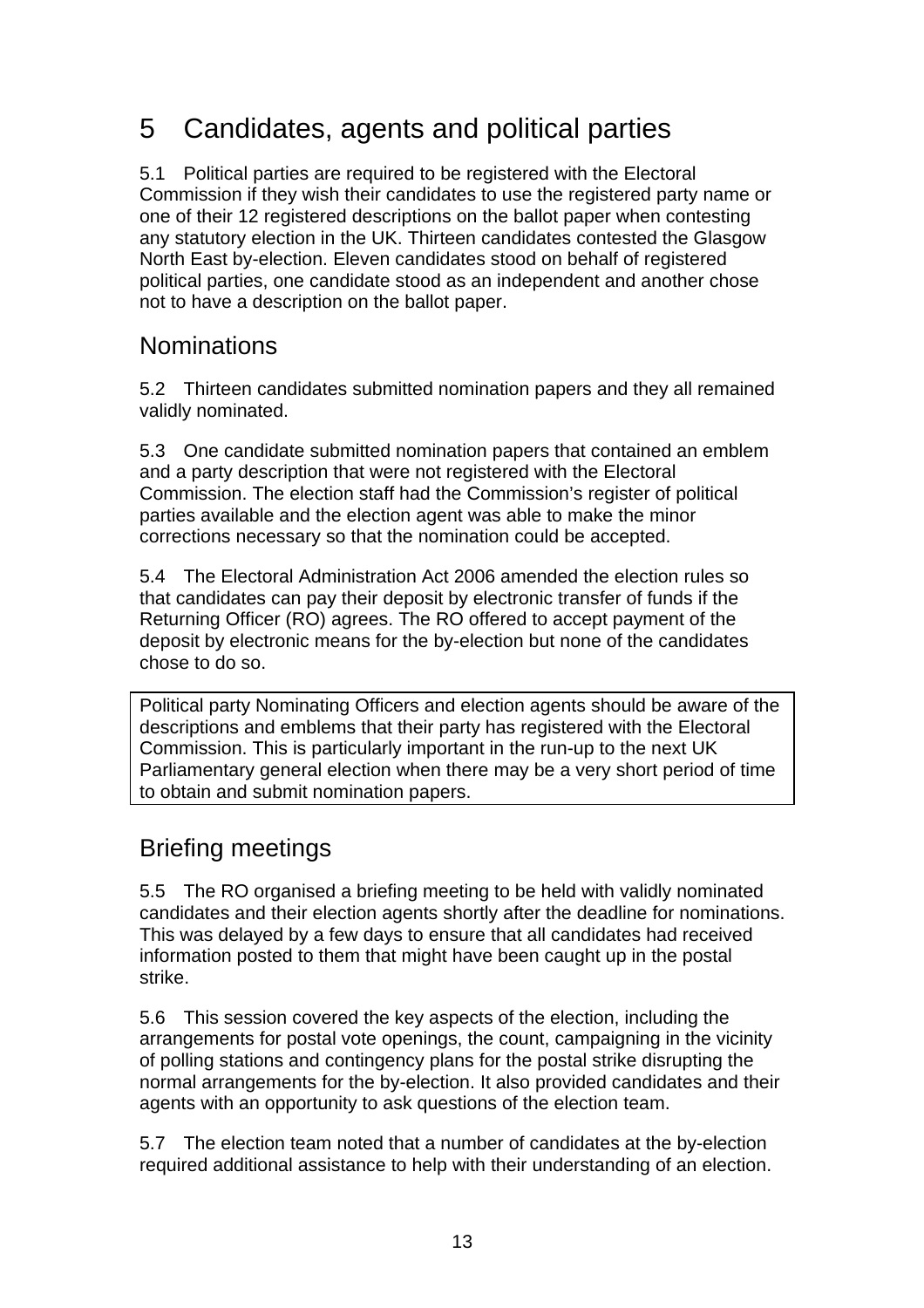More time was spent answering questions and explaining the process than would normally be the case. It is possible that there will be a large number of first-time candidates contesting the next UK Parliamentary general election across the UK who will require the support of ROs to understand the various electoral processes.

ROs should review the information that they provide to candidates to ensure it is as easy to understand as possible. This will help to avoid problems and minimise individual queries later in the election timetable.

Candidates at any election should take advantage of the services provided by the RO for their benefit. Attendance at pre-election briefing events ensures that all candidates and their agents are aware of any change in the law or local practice for the election.

#### Publication of candidates' home addresses

5.8 The Political Parties and Elections Act 2009 changed the law on the publication of candidates' home addresses at UK Parliamentary elections. Previously, a candidate's home address was printed on the Statement of Persons Nominated and on the ballot paper itself.

5.9 The new rules allow candidates the option of whether to have their home address published or restrict it so that it can only be seen for certain legal processes. The name of the constituency, or country if they live outside the UK, would be published instead. The Act changed the nomination forms so that a separate home address form had to be completed by each candidate. This form was developed by the Commission in conjunction with a working group of electoral officers from across Great Britain. We understand from the RO that his staff and the candidates found the new forms easy to complete.

5.10 Three candidates decided not to have their home address published. We asked the RO's staff at the election office and in polling stations if this had prompted any comment from voters but none had been made. We also wrote to the election agent for each candidate asking for their views on this point in particular but we received no comments.

5.11 We will continue to monitor the implementation and effect of this change in the law on voters, candidates and ROs at the next UK Parliamentary general election and make recommendations if necessary.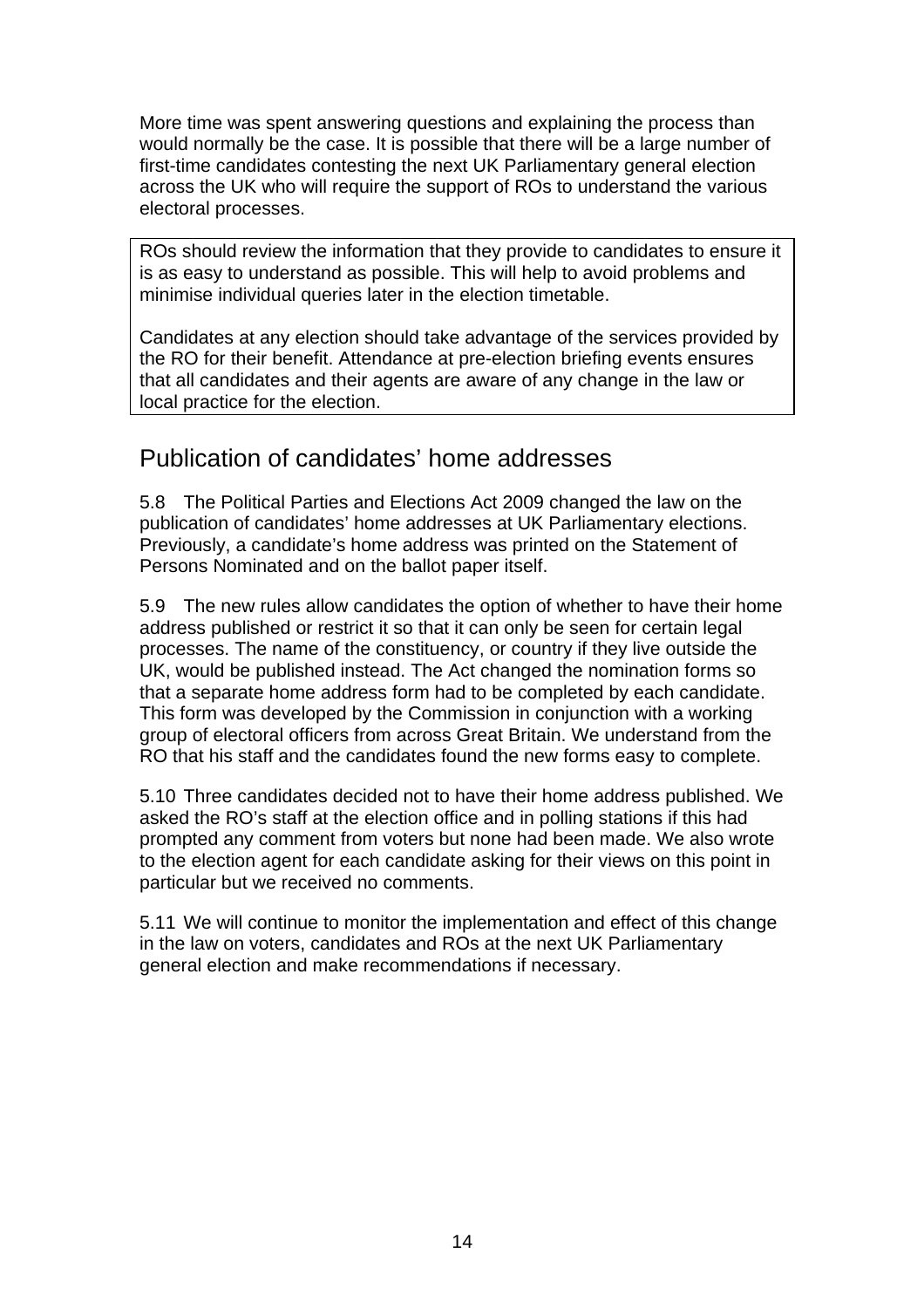## 6 Absent voting

6.1 The proportion of electors choosing to vote by post in Glasgow North East has increased since postal voting on demand first became available in 2001 but at a much slower rate than in other parts of Great Britain. At the 2005 UK Parliamentary general election, 3.9% electors in Glasgow North East (a total of 2,423 people) had registered to vote by post. By the deadline of 10pm on polling day, 67.7% of those had returned their postal vote to the Returning Officer (RO).

6.2 At the 2009 Glasgow North East UK Parliamentary by-election, 9.7% of electors (a total of 6,065 people) were registered to vote by post. The percentage of electors registered to vote by post in this constituency is now much closer to the average across Scotland of 11.7%, based on the figures from the June 2009 European Parliamentary elections.<sup>11</sup>

6.3 A total of 4,085 postal ballot packs, 67.4% of those issued, were completed and returned to the RO prior to the close of poll. Postal votes accounted for 19.8% of all votes cast in the by-election.

### Absent voting applications

6.4 In our report on the four UK Parliamentary by-elections held in 2008<sup>12</sup> we discussed the impact that tight timetables for by-elections has on the ability for electors to apply for a postal vote and for Electoral Registration Officers (EROs) to process these applications. As electors were aware for several months that there would be a by-election in Glasgow North East, there was sufficient time for them to enquire about absent voting and complete and return the necessary application forms to the ERO, despite there being no certainty about the date until 16 October. More than 1,400 additional electors were granted postal votes between 1 September 2009 and the deadline for postal vote applications.

6.5 A political party raised concerns with the Commission over the high number of applications delivered to the ERO in the three days before the deadline for applying for a postal vote. They believed that another party had collected the applications from voters and then unduly delayed delivery of them to the ERO until the final days before the deadline for postal vote applications.

6.6 The Commission and the main political parties drew up a voluntary Code of conduct to deal with the handling of postal vote applications and postal ballot packs in 2006. The Code states that political parties agree to deliver any postal vote application form they receive to the ERO within two working days.

l <sup>11</sup> C Rallings and M Thrasher (September 2009), *Postal vote verification and rejections in Great Britain; European and local elections 2009*. 12 The Electoral Commission (October 2008),*The Crewe & Nantwich, Henley, Haltemprice &* 

*Howden and Glasgow East by-elections*.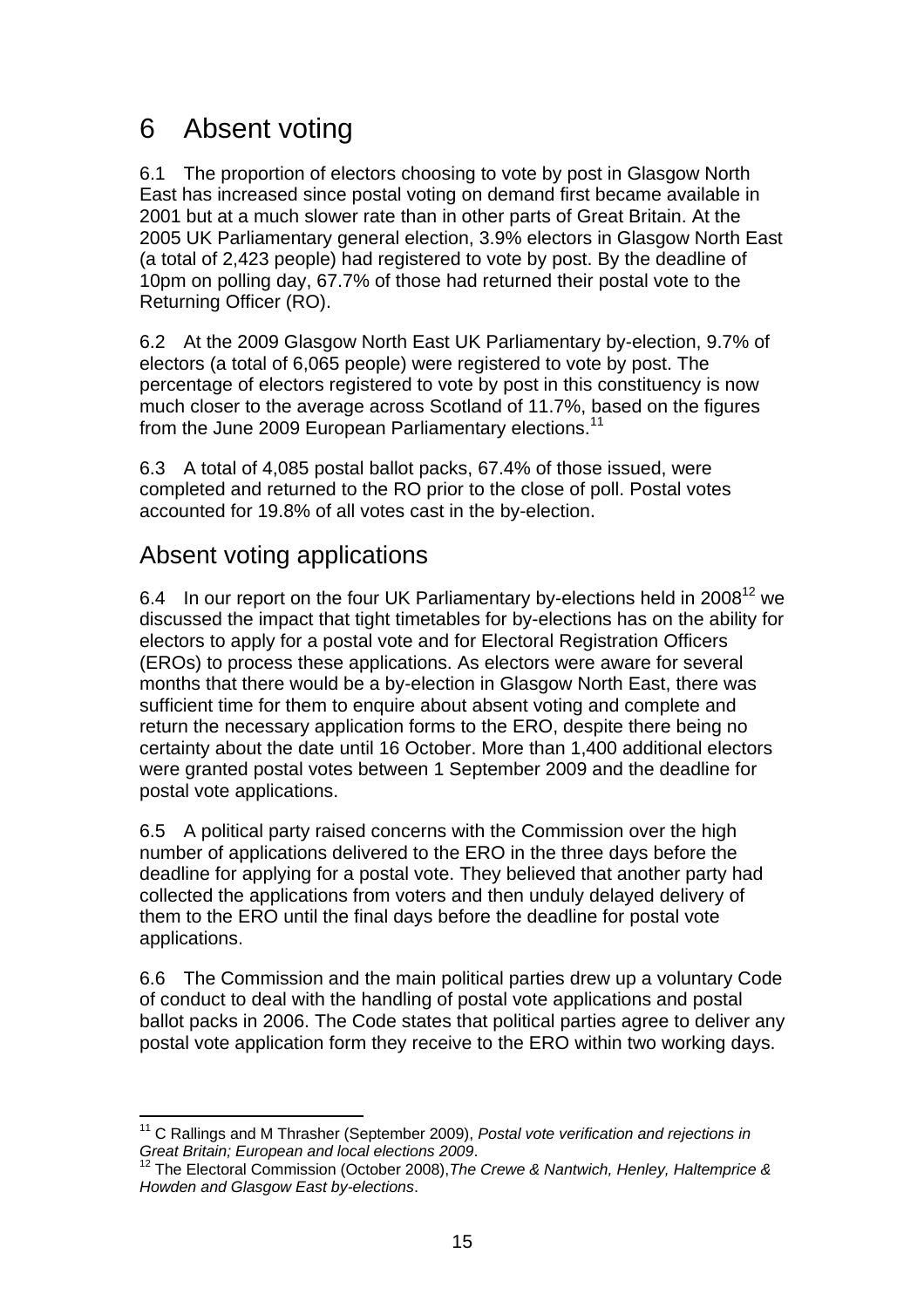6.7 The ERO identified that, of almost 1,800 postal vote applications he received in the three days before the deadline, 47% were forms produced by one of the main political parties. When the Commission reported the concerns that the party had unduly delayed the return of applications for postal votes to the ERO, his staff undertook a spot-check of those applications and discovered that more than 100 forms had been signed and dated by the elector more than a week earlier, and in some cases, more than one month earlier.

6.8 If there had been an error on the postal vote application form, there would have been very little time for the elector to correct this before the deadline. It is essential that all applications are returned to the ERO in accordance with the Code of conduct to ensure that no elector is inadvertently denied their right to vote, or to vote using their preferred method.

6.9 We have had further discussions with the political party concerned to reiterate these points and we have been assured that they will have appropriate procedures in place for future elections.

Political parties must ensure that they have systems in place to deliver voters' applications to register or apply for an absent vote to the ERO as soon as possible, and within the agreed two working days under the Code of conduct.

#### Returned and rejected postal voting statements

6.10 Upon receipt of the returned postal ballot packs, ROs must check that both the signature and date of birth of the postal voter have been entered on the postal voting statement (unless a signature waiver has been previously granted) and that the personal identifiers supplied match those supplied at the time of application. The law also requires that ROs check at least 20% of returned postal voting statements; however, we strongly believe that 100% personal identifier verification is preferred and represents good practice.

6.11 Postal voting statements that are subject to the verification of personal identifiers can be rejected for a number of reasons. These include either the signature, the date of birth or both being missing from the postal voting statement, or where the RO cannot be satisfied that either the signature, date of birth or both were completed by the elector to whom the postal ballot was issued.

6.12 Glasgow North East's RO verified the personal identifiers on all postal voting statements that were received by the close of poll. In total, 217 postal votes were rejected by the RO, representing 5.3% of those returned by the close of poll. A breakdown of the reasons for postal vote rejection is shown in Table 1.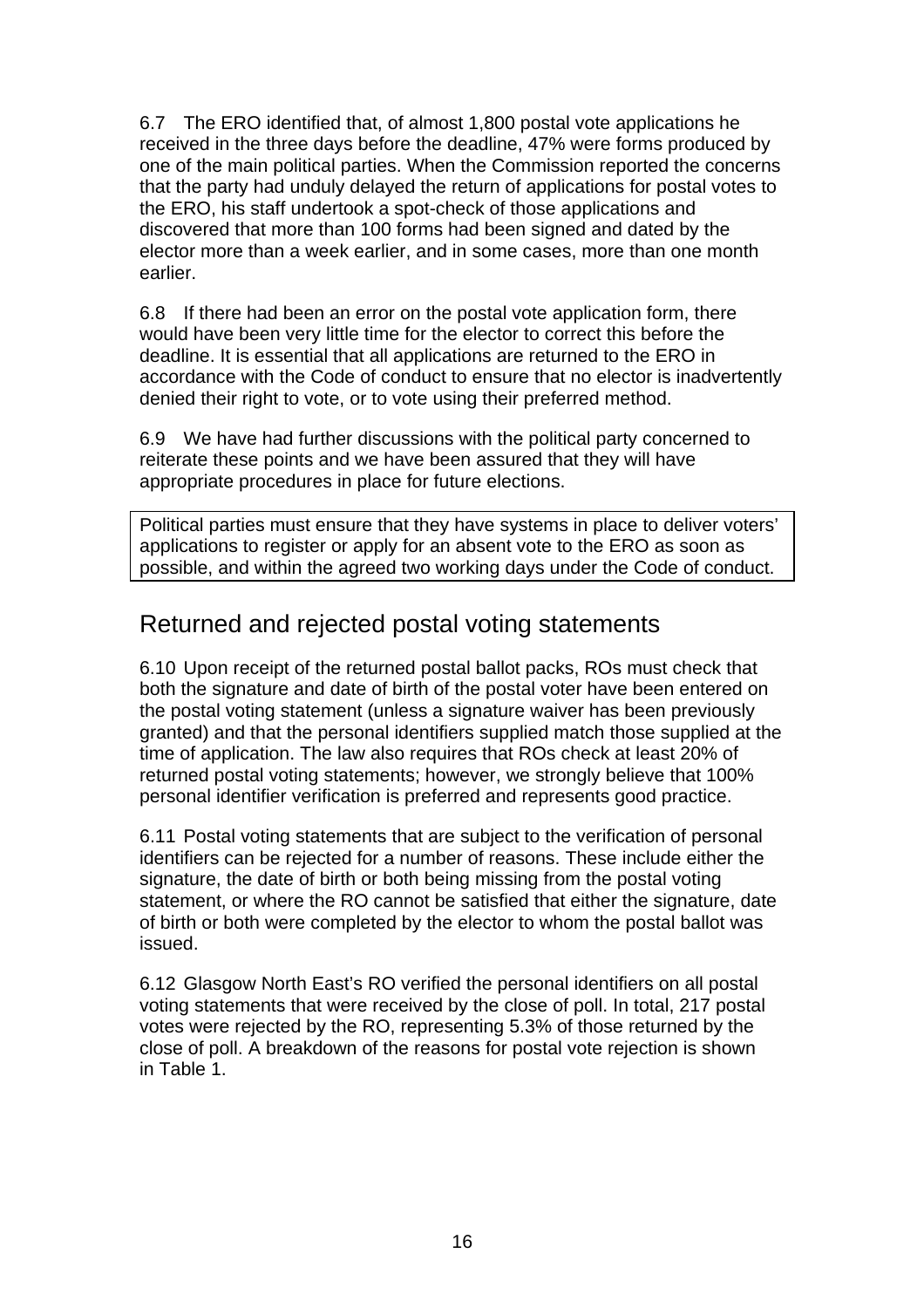| <b>Rejected for</b>                                       | Number of postal ballots rejected |
|-----------------------------------------------------------|-----------------------------------|
| Lack of the postal voter's signature                      | 23                                |
| Lack of the postal voter's date of birth                  | 9                                 |
| Lack of the postal voter's signature<br>and date of birth | 19                                |
| Mismatched signature                                      | 101                               |
| Mismatched date of birth                                  | 48                                |
| Mismatched signature and date<br>of birth                 | 17                                |

6.13 In addition, a further 95 postal votes could not be counted because either the ballot paper or the postal voting statement had not been received by the RO.

### Timing of postal vote openings

6.14 An opening session had been arranged for the early evening of polling day to process postal votes received at polling stations. Commission representatives were given conflicting times as to when this session would begin and were ultimately told it would be 7.30pm. When Commission representatives arrived for the session at 7.30pm, a decision was made by staff not to start opening until 8.30pm.

ROs and their staff should adhere to the starting times and places for election proceedings they give to candidates, agents, accredited observers and Commission representatives and only change these where they can give 48 hours written notice, as required by election regulations.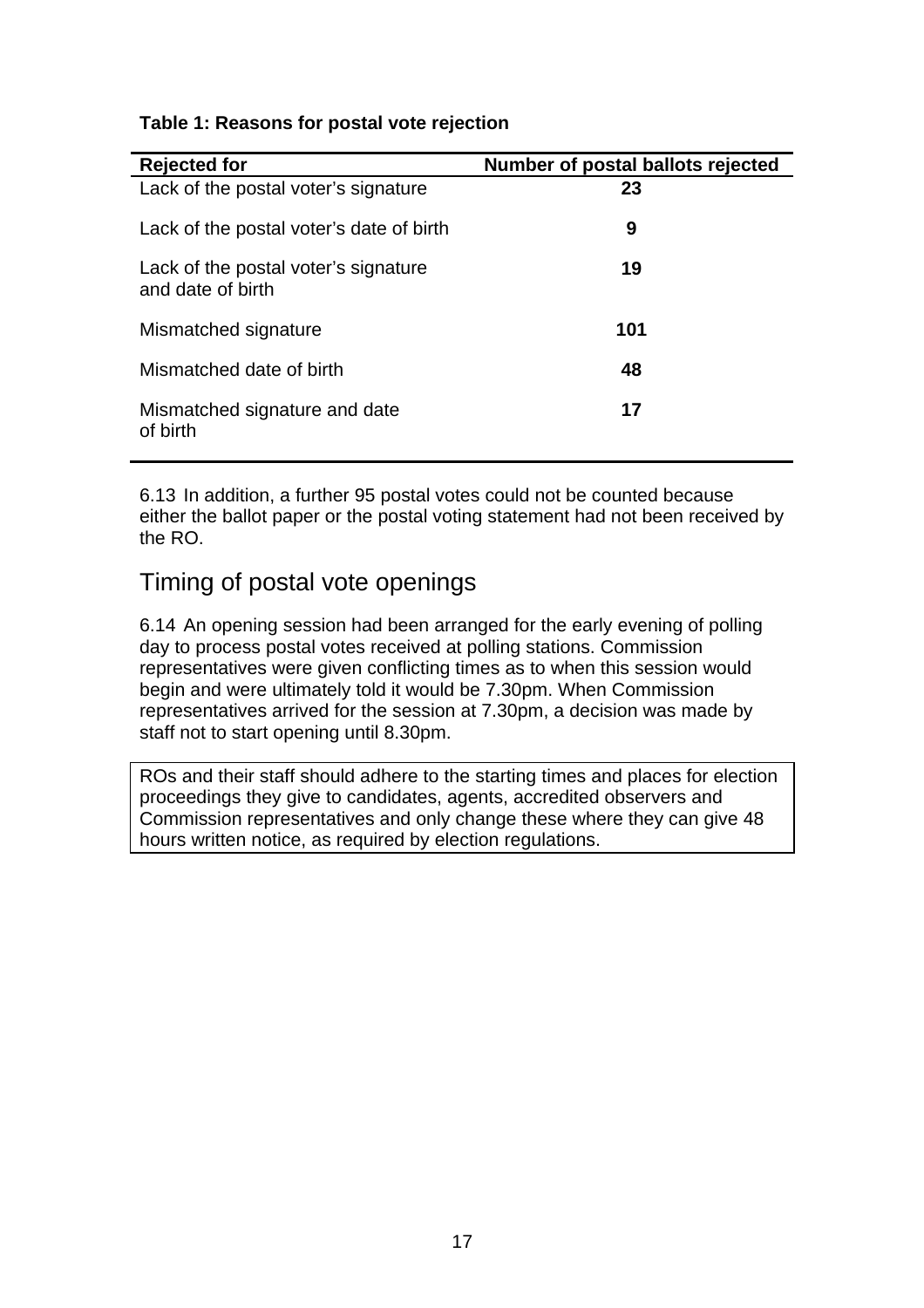## 7 Voting in polling stations

7.1 Overall, our observations were that polling day ran smoothly. The vast majority of polling station staff had worked on previous elections and all had attended a briefing session organised by the elections team on how to fulfil their duties on polling day.

7.2 During observations of a selection of polling stations, Commission representatives noted that not all staff were clearly explaining how the ballot paper should be marked. We believe that providing clear instructions at the point of voting helps to educate voters and will become more important at elections where the ballot paper is to be marked differently. We encourage Returning Officers (ROs) to train their staff in giving instructions to voters and emphasise the importance of it at future elections. This is particularly important in Scotland where there are different voting systems in place for each type of election.

### Electoral integrity

7.3 During the evening of polling day, two allegations were reported to police of people allegedly trying to vote in the names of persons who were marked as already having voted on the electoral register. This type of electoral malpractice is known as personation and is a criminal offence.

7.4 Polling station staff have no powers to investigate any suspicion of personation or deny voters a ballot paper. If someone is trying to vote in the name of someone who is already marked as having voted at that election, the polling station staff can only ask certain specific questions from the election rules.<sup> $13$ </sup> If satisfactory answers are given, the voter can only be given a coloured ballot paper (a tendered vote) which is not put in the ballot box but held in a separate envelope. If the election is challenged in an election court, the tendered vote may be used to alter the official result.

7.5 Strathclyde Police had taken an operational decision with the RO to have a police officer present in every polling place during polling day. As soon as it became apparent that there was doubt over the legitimacy of certain votes due to personation, the police officers present at both polling stations were able to take statements from the staff and identify any evidence that might be required for their investigation.

7.6 No further action was taken in one case involving one elector where it became apparent that polling station staff had accidently put a mark against the wrong name. The second case, which involved two electors, is still under investigation by Strathclyde Police.

7.7 The RO will ensure that future training stresses the need for accuracy when checking who has come to vote and marking their name on the register.

l  $13$  Rule 35, Parliamentary Election Rules, Representation of the People Act 1983.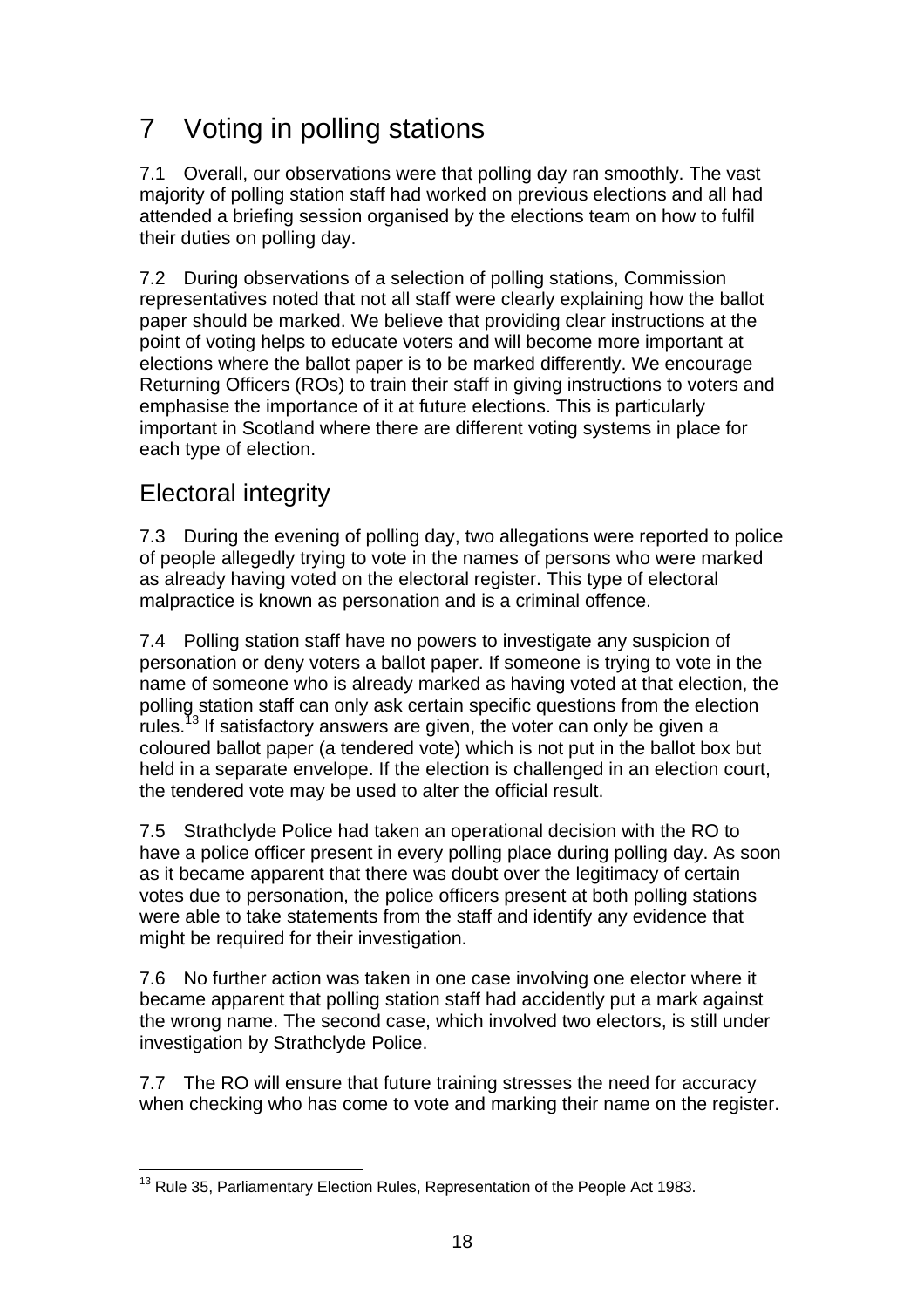## 8 The count

8.1 The counting of the votes took place in the Scottish Exhibition and Conference Centre in Glasgow immediately following the close of poll at 10pm and was completed by 2am.

8.2 The turnout in the 2009 Glasgow North East by-election was 33.02% compared to 46.14% at the 2005 UK Parliamentary general election. The detailed result of the by-election can be found in Appendix B – Result of the Glasgow North East UK Parliamentary by-election.

#### Postal votes at the count

8.3 Postal votes can be handed in to any polling station in the constituency on polling day between 7am and 10pm and be included in the count. Most Returning Officers (ROs) will arrange for postal votes returned in this way to be collected during the day so that the personal identifiers can be verified and fewer postal votes have to be processed at the count.

8.4 Due to a problem at a previous local government by-election, the postal vote opening team at the count had decided not to begin processing the postal votes received after the close of poll until they had been given the envelopes from all 72 polling stations. This meant they did not begin opening the 79 postal votes they received until after 11pm.

8.5 The verification of votes cast at polling stations was completed by 11.50pm but the postal vote opening and verification was not completed until 12.15am. The count was therefore delayed by 25 minutes. If the postal vote opening had begun earlier, this delay may have been avoided.

8.6 We have spoken to the RO's staff and they will review this practice so that future election counts are not affected in this way.

### Verification of ballot papers

8.7 The first stage of any election count is to verify that the number of ballot papers received in each ballot box is the same as the number of ballot papers each polling station has issued. The RO is required to produce a statement of the result of the verification which would show if there are any discrepancies between ballot papers issued at the polling station and ballot papers received at the count centre. The election rules allow the election agents to copy this statement.

8.8 We received a complaint from a political party that the verification statement was not made available during the count but only distributed to the election agents later on Friday.

8.9 The verification statement is central to ensuring that the correct number of ballot papers has been received at the count centre by the RO and that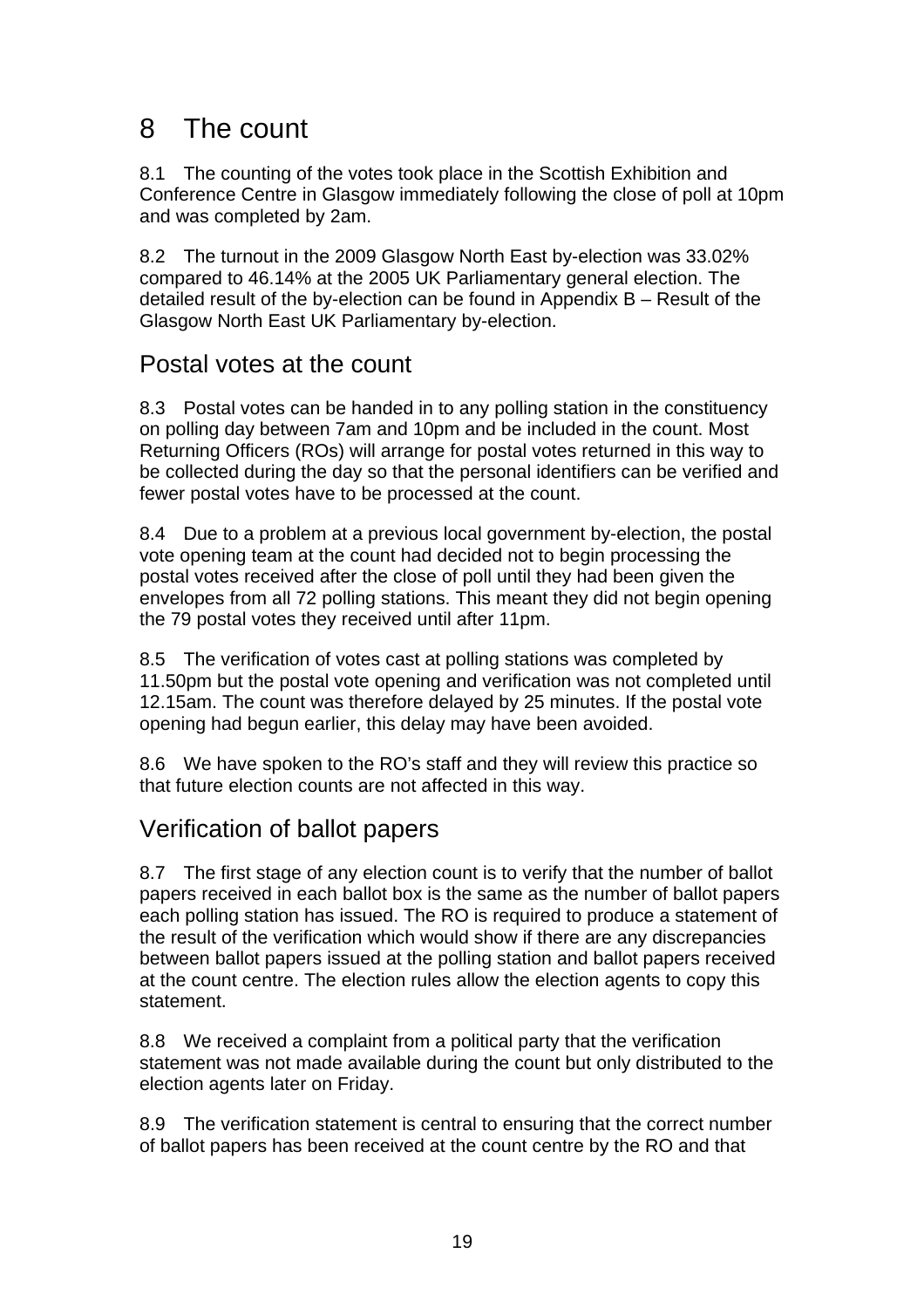ballot papers have not been unlawfully added to, or taken from the ballot boxes.

ROs must give election agents the opportunity to scrutinise the statement of the result of the verification as soon as practicable after completion of the verification of ballot papers.

#### Counting the votes

8.10 Previous elections have shown that counting votes is more difficult when there are large numbers of candidates or political parties contesting the election. This was a particular feature of the 2009 European Parliamentary elections which saw some very long ballot papers in some regions.<sup>14</sup>

8.11 It was our observation on the night that having three staff to a table was hindering the efficient counting of the votes as they often crossed over each other as they sorted the ballot papers. The count centre had sufficient space for some extra counting tables and this may have helped.

8.12 Commission representatives observed some other practices which could be changed in order to improve the efficiency of the count. We will make these points directly to the RO.

#### Information in the count centre

8.13 The Commission has issued advice to ROs on what information they might provide to candidates and agents about the count. We believe this to be important as the processes and terminology are likely to be unfamiliar to candidates or agents who have never been to a count before. The provision of information might include:<sup>15</sup>

- placing information posters and boards throughout the count venue which show the key members of staff and provide an overview of the procedures to be followed
- providing a layout plan of the venue, indicating the key areas of interest for candidates, agents and observers
- providing pictures of key staff to help candidates and agents identify them at the count
- appointing a staff member to respond to queries and act as liaison between candidates, agents, observers and key staff
- using a public address system to make simple announcements about what is happening, when and where
- providing a hand-out listing all ballot box numbers and the names of the polling stations they relate to

l 14 The Electoral Commission (October 2009),*The European Parliamentary and local government elections 2009*. 15 The Electoral Commission (October 2009), *Essentials of effective election management:* 

*Planning for a UK Parliamentary general election*.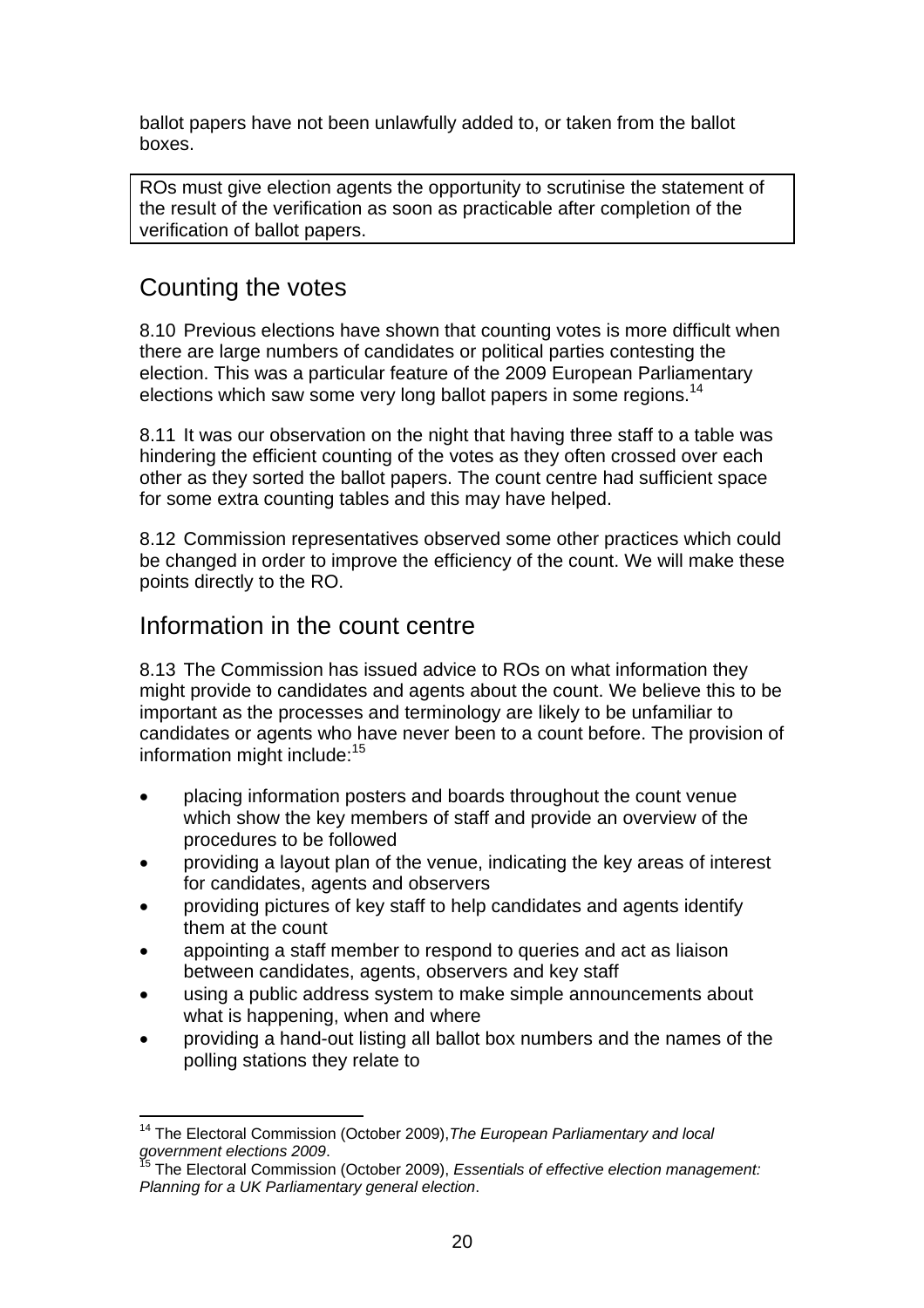8.14 While a public address system was used to make announcements and a large screen displayed the final result, we would like to have seen more information available at the point that those attending the count needed it.

8.15 ROs cannot know, and cannot be expected to know, the experience and knowledge that attendees have of an election count. Therefore, they should prepare to give information as if all attendees were new to the process in order to aid understanding and promote confidence that the count is being conducted fairly, transparently and in accordance with the law.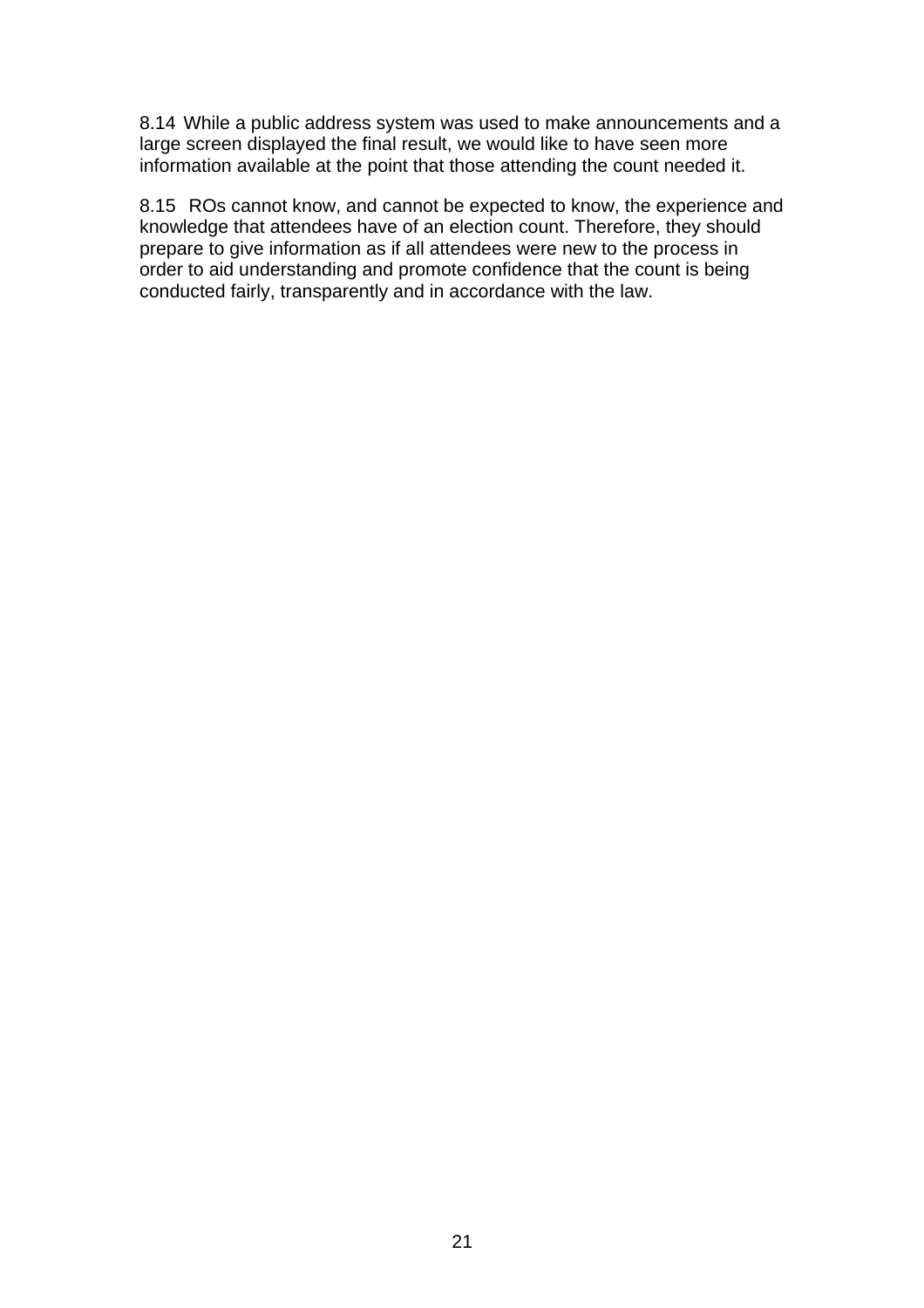## Appendix A – The electoral timetable

| <b>Event</b>                                                                                                                      | <b>Date</b>                                           |
|-----------------------------------------------------------------------------------------------------------------------------------|-------------------------------------------------------|
| Writ moved in the House of<br>Commons                                                                                             | 16 October 2009                                       |
| Writ received by the Returning Officer                                                                                            | 19 October 2009                                       |
| Notice of Election published                                                                                                      | 21 October 2009                                       |
| First day for delivery of nomination<br>papers (between 10am and 4pm on<br>any day until last day for delivery of<br>nominations) | 22 October 2009                                       |
| Last day for the delivery of<br>nomination papers                                                                                 | Not later than 4pm on<br>27 October 2009              |
| Last day for withdrawals of<br>candidature                                                                                        | Not later than 4pm on<br>27 October 2009              |
| Last day for appointment of election<br>agents                                                                                    | Not later than 4pm on<br>27 October 2009              |
| Publication of statement of persons<br>nominated - if no objections made*                                                         | Not later than 5pm on<br>27 October 2009              |
| Last day for requests for a new postal<br>vote, or to change or cancel an<br>existing postal vote or proxy<br>appointment         | Not later than 5pm on<br>28 October 2009              |
| Last day for applications to be<br>included on the register of electors in<br>order to vote in the election                       | 28 October 2009                                       |
| Last day for new applications to vote<br>by proxy (except for medical<br>emergencies)                                             | Not later than 5pm on<br>4 November 2009              |
| Last day for appointment of counting<br>agents and polling agents                                                                 | 10 November 2009                                      |
| Last day to apply for new applications<br>to vote by proxy on grounds of a<br>medical emergency                                   | Not later than 5pm on<br>12 November 2009             |
| Polling day<br>Note: * Hod there heen objections this nort                                                                        | 7am-10pm on<br>12 November 2009<br>at bounded and but |

Note: \* Had there been objections, this part of the process would have needed to have been completed the next working day by 4pm.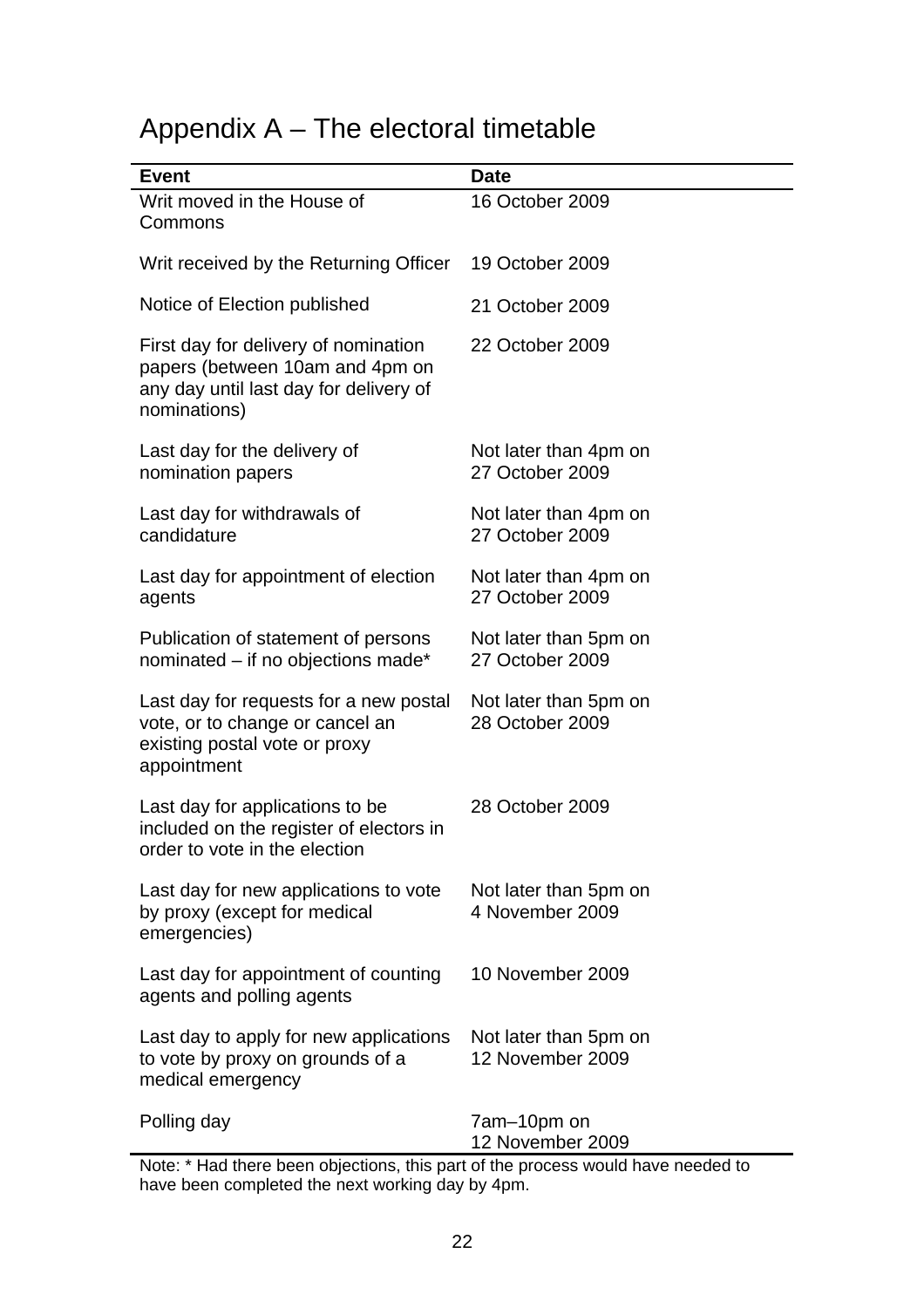## Appendix B – Result of the Glasgow North East UK Parliamentary by-election

| <b>Electorate</b> | <b>Number of votes</b><br>cast | <b>Percentage</b><br>poll | Number of<br>rejected ballot<br>papers |
|-------------------|--------------------------------|---------------------------|----------------------------------------|
| 62,057            | 20,638                         | 33.02%                    | 43                                     |

| <b>Candidate</b>    | Party                                                   | <b>Votes</b><br>received | <b>Share of</b><br>the vote <sup>®</sup> |
|---------------------|---------------------------------------------------------|--------------------------|------------------------------------------|
| Baillie, Charlie    | <b>British National Party</b>                           | 1,013                    | 4.91%                                    |
| Bain, Willie        | <b>Scottish Labour Party</b><br>Candidate               | 12,231                   | 59.26%                                   |
| Baxendale, Eileen   | <b>Scottish Liberal</b><br>Democrats                    | 474                      | 2.30%                                    |
| Brown, Mev          | Independent                                             | 32                       | 0.16%                                    |
| Campbell, Colin     | The Individuals Labour<br>and Tory (TILT)               | 13                       | 0.06%                                    |
| Davidson, Ruth      | <b>Scottish Conservative</b><br>and Unionist            | 1,075                    | 5.21%                                    |
| David, Doherty      | <b>Scottish Green Party</b>                             | 332                      | 1.61%                                    |
| Hughes, Mikey       |                                                         | 54                       | 0.26%                                    |
| Kerr, David         | <b>Scottish National Party</b><br>(SNP)                 | 4,120                    | 19.96%                                   |
| McDaid, Louise      | <b>Socialist Labour Party</b>                           | 47                       | 0.23%                                    |
| McVey, Kevin        | <b>Scottish Socialist Party</b><br>- Make Greed History | 152                      | 0.74%                                    |
| Sheridan, Tommy     | Solidarity - Scotland's<br><b>Socialist Movement</b>    | 794                      | 3.85%                                    |
| Smeaton, John David | <b>Jury Team</b>                                        | 258                      | 1.25%                                    |

 \* A candidate forfeits their deposit of £500 if they do not obtain 5% or more of valid votes cast.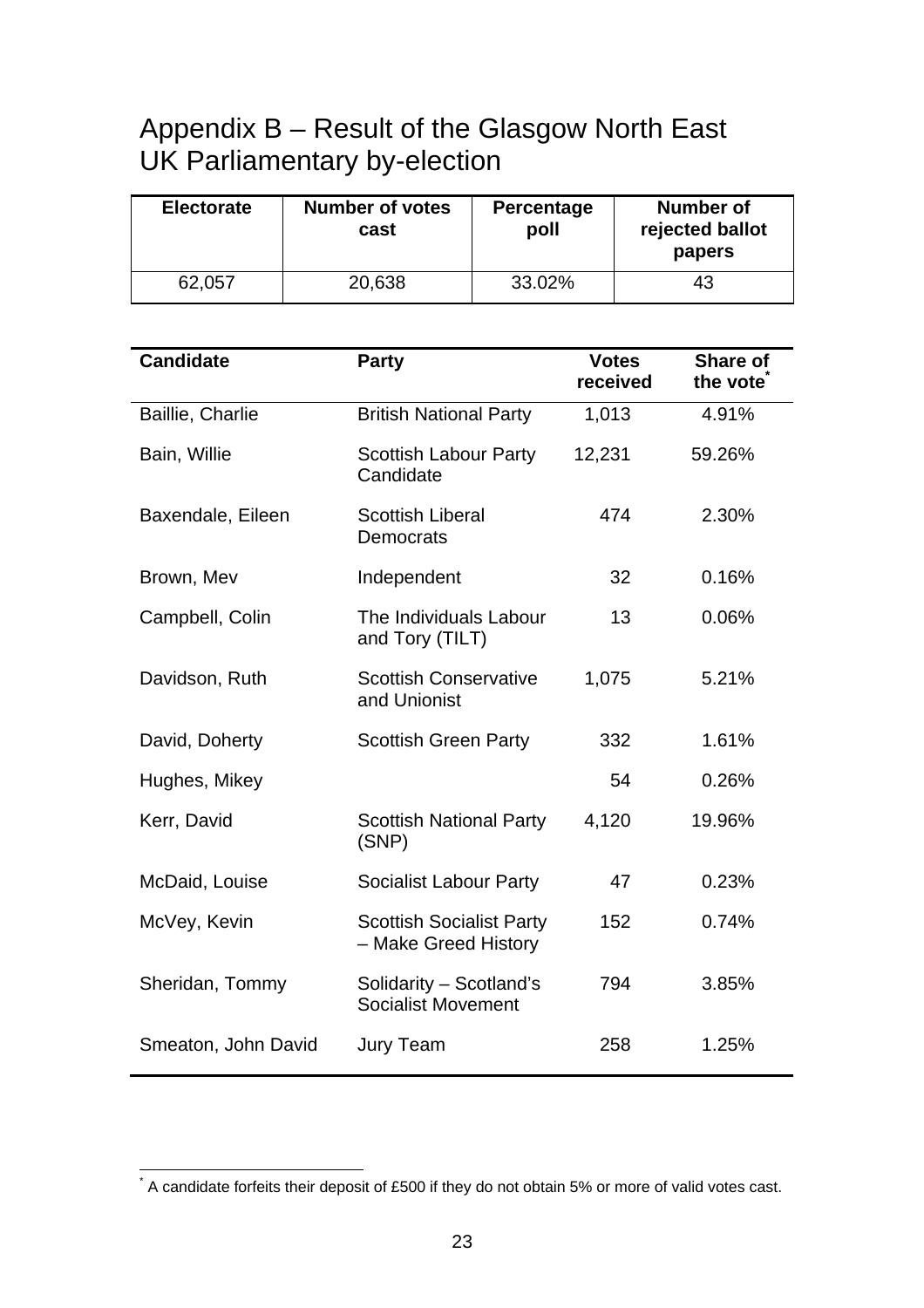#### How to contact us

#### The Electoral Commission

Trevelyan House Great Peter Street London SW1P 2HW Tel: 020 7271 0500 Fax: 020 7271 0505 Textphone: 18001 020 7271 0500 info@electoralcommission.org.uk www.electoralcommission.org.uk

#### The Electoral Commission

Scotland Office 38 Thistle Street Edinburgh EH2 1EN Tel: 0131 225 0200 Fax: 0131 225 0205 Textphone: 18001 0131 225 0200 infoscotland@electoralcommission.org.uk

#### The Electoral Commission

Wales Office Caradog House 1–6 Saint Andrews Place Cardiff CF10 3BE Tel: 029 2034 6800 Fax: 029 2034 6805 Textphone: 18001 029 2034 6800 infowales@electoralcommission.org.uk

#### The Electoral Commission

Northern Ireland Office Seatem House 28–32 Alfred Street Belfast BT2 8EN Tel: 028 9089 4020 Fax: 028 9089 4026 Textphone: 18001 028 9089 4020 infonorthernireland@electoralcommission.org.uk

#### The Electoral Commission

Eastern and South East Office Trevelyan House Great Peter Street London SW1P 2HW Tel: 020 7271 0600 Fax: 020 7271 0505 Textphone: 18001 020 7271 0600 easternandsoutheastoffice @electoralcommission.org.uk

#### The Electoral Commission

London Office Trevelyan House Great Peter Street London SW1P 2HW Tel: 020 7271 0689 Fax: 020 7271 0505 Textphone: 18001 020 7271 0689 london@electoralcommission.org.uk

#### The Electoral Commission

Midlands Office, No 2 The Oaks Westwood Way, Westwood Business Park Coventry CV4 8JB Tel: 02476 820086 Fax: 02476 820001 Textphone: 18001 02476 820086 midlands@electoralcommission.org.uk

#### The Electoral Commission

North of England Office York Science Park IT Centre Innovation Way **Heslington** York YO10 5DG Tel: 01904 567990 Fax: 01904 567719 Textphone: 18001 01904 567990 north@electoralcommission.org.uk

#### The Electoral Commission

South West Office Regus, 1 Emperor Way Exeter Business Park Exeter EX1 3QS Tel: 01392 314617 Fax: 01392 314001 Textphone: 18001 01392 314617 southwest@electoralcommission.org.uk